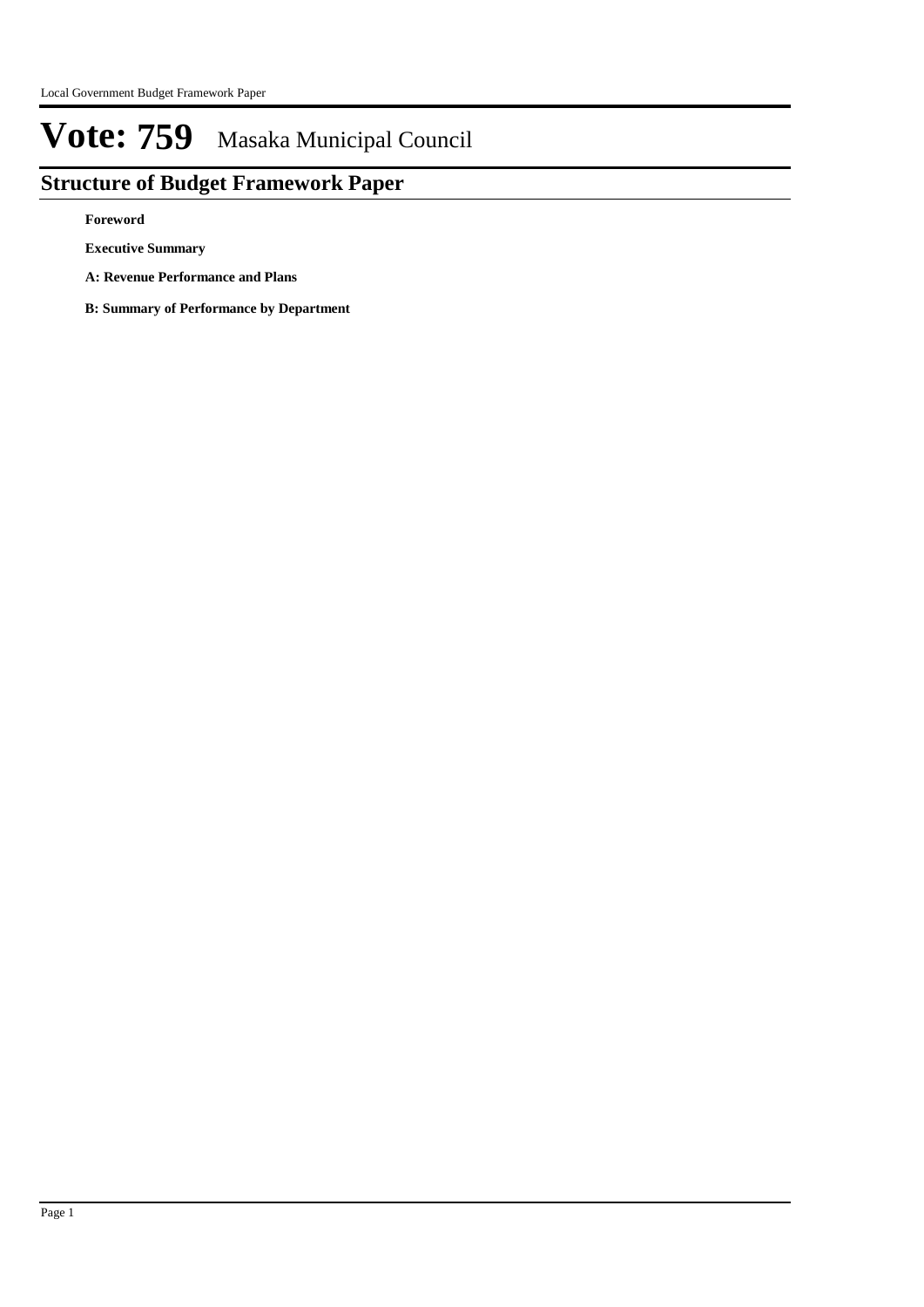## **Foreword**

The Local Government Act 1997 S.36 mandates Local Governments to prepare comprehensive and intergrated plans for submission to the National Planning Authourity for incoporation in the National plans.The fact is that the planing function is being strengthened nationwide and has gone along way to steamline, harmonise and guide operations within Local Governments and the central Government. Annually, each HLG produces a Budget Frame-work Paper giving the overview of its budgetary revenue sources and the anticipated expenditurers. Herein, we give our major achievements and constraints encountered while implementing the Municipal programs.The Municipality has identified a number of strategies to address the constraints and hopefully they will be of great guidance to this Municipality. Result Oriented Management has proved to be a better mmanagement technique and key ROM areas have been highlighted in this document. This Local Government considers presentation of this BFP a great opportunity to bring our focused development and service delivery priorities to the attention of central government and other stakeholders. It has resulted from an in-depth problem identification, analysis and strategy development that focuses on addressing the local development concerns in our comminity as well as the National development and MDG priorities. We do appreciate the technical guidance accorded by Line Ministries to the Municipality in preparation of this document.

**Kimbowa Joseph TOWN CLERK**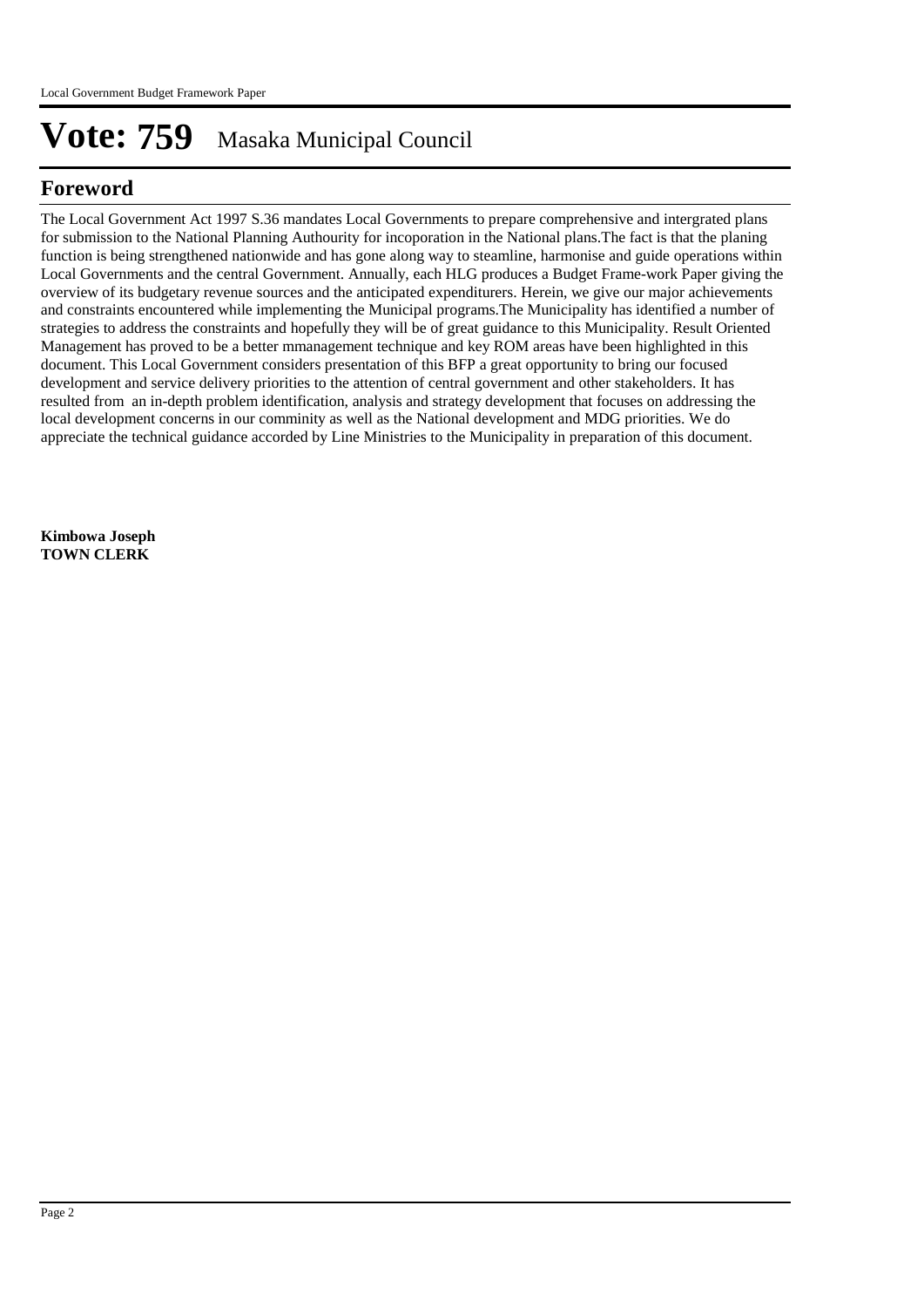## **Executive Summary**

#### **Revenue Performance and Plans**

|                                        | 2015/16                | 2016/17                                    |                        |
|----------------------------------------|------------------------|--------------------------------------------|------------------------|
| UShs $000's$                           | <b>Approved Budget</b> | <b>Receipts by End</b><br><b>September</b> | <b>Proposed Budget</b> |
|                                        |                        |                                            |                        |
| 1. Locally Raised Revenues             | 2,391,753              | 345,154                                    | 2,305,753              |
| 2a. Discretionary Government Transfers | 6,126,590              | 5,193,638                                  | 5,941,689              |
| 2b. Conditional Government Transfers   | 4,548,022              | 350,085                                    | 4,461,374              |
| 2c. Other Government Transfers         | 1,341,290              | $\theta$                                   | 1,336,790              |
| <b>Total Revenues</b>                  | 14,407,655             | 5,888,877                                  | 14,045,606             |

*Revenue Performance in the first quarter of 2015/16*

In the first quarter of FY 2015/16 the Local Government received a sum of UGX.5.84bn in the general fund account, cumulated from the four main sources of revenues under the LG. These included Local Revenues which performed at 14%, discretionary grants at 27%, conditional grants at 65% and Local Development grant at 20% of the total approved budgets. Therefore providing an averagedly low performance of 48% of the approved budget. Due to low performance in revenues since the pick season of

*Planned Revenues for 2016/17*

 The LG Key planned expenditures on development is reduced by UGX.362,049,000 due to USIMID money which was received towards the end of the financial year and a reduction on wages is for staff and non-wage increment is brought about the tender prices from revenue generating activities and bussiness facilities.To be achieved by implementation of revenue enhancement plan.

#### **Expenditure Performance and Plans**

|                            | 2015/16                |                                                    | 2016/17                |  |
|----------------------------|------------------------|----------------------------------------------------|------------------------|--|
| UShs $000's$               | <b>Approved Budget</b> | <b>Actual</b><br><b>Expenditure by</b><br>end Sept | <b>Proposed Budget</b> |  |
| 1a Administration          | 1,674,960              | 148,563                                            | 1,671,867              |  |
| 2 Finance                  | 688,546                | 114,344                                            | 627,254                |  |
| 3 Statutory Bodies         | 481,755                | 51,819                                             | 394,159                |  |
| 4 Production and Marketing | 91,043                 | 2,122                                              | 94,148                 |  |
| 5 Health                   | 491,952                | 18,374                                             | 511,679                |  |
| 6 Education                | 4,236,286              | 281,500                                            | 4,192,946              |  |
| 7a Roads and Engineering   | 5,954,599              | 139,304                                            | 5,895,534              |  |
| 7b Water                   | $\Omega$               | $\Omega$                                           | $\Omega$               |  |
| 8 Natural Resources        | 152,804                | 550                                                | 146,320                |  |
| 9 Community Based Services | 377,250                | 15,924                                             | 283,484                |  |
| 10 Planning                | 94,975                 | 10,398                                             | 64,728                 |  |
| 11 Internal Audit          | 163,485                | 9,166                                              | 163,485                |  |
| <b>Grand Total</b>         | 14,407,655             | 792,065                                            | 14,045,606             |  |
| Wage Rec't:                | 4,034,343              | 0                                                  | 3,899,124              |  |
| Non Wage Rec't:            | 4,581,619              | 705,905                                            | 4,708,171              |  |
| Domestic Dev't             | 5,791,693              | 86,160                                             | 5,438,311              |  |
| Donor Dev't                | 0                      | 0                                                  | $\boldsymbol{\theta}$  |  |

*Expenditure Performance in the first quarter of 2015/16*

In the first quarter of FY 2015/16 the Local Government received a sum of UGX.5.8bn in the general fund account, cumulated from the four main sources of revenues under the LG. These included Local Revenues which performed at 14%, discretionary grants at 27%, conditional grants at 65% and Local Development grant at 20% of the total approved budgets. Therefore providing an averagedly low performance of 48% of the approved budget. Due to low performance in revenues since the pick season of th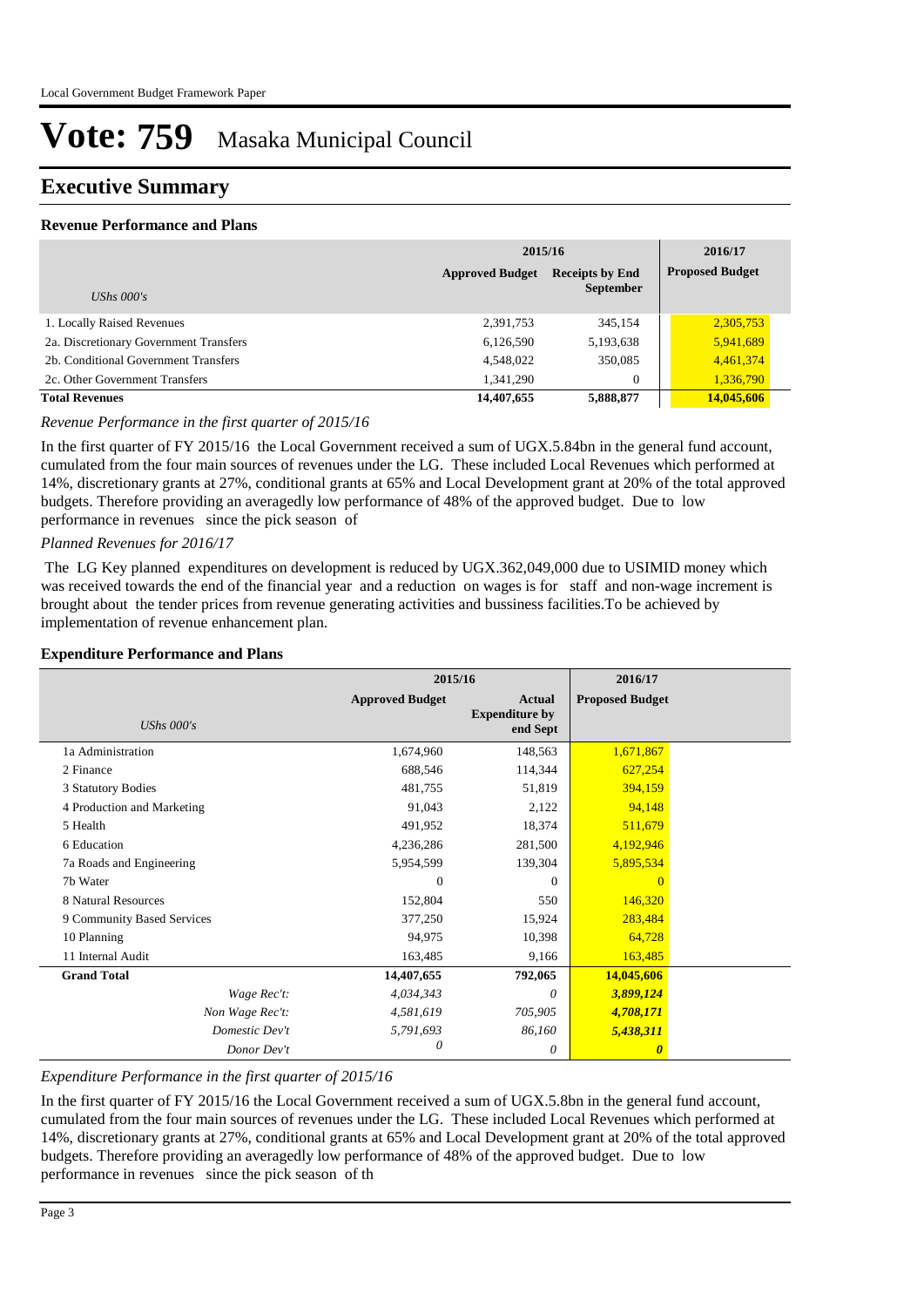## **Executive Summary**

#### *Planned Expenditures for 2016/17*

In the Medium Term, the main focus of the Local Government will be to improve the Livlyhood of communities across sectors based on the guidance laid in the Local Government Development Plans to achieve vision for the National Development Plans. The strategies include Lowering the UPE and USE school dropout rates, Improve of the school passing rates, provide a better learning environment to student by construction of better classrooms and latrines, reduce child mortality rates.

#### *Medium Term Expenditure Plans*

In the Medium Term, the main focus of the Local Government will be to improve the Livlyhood of communities across sectors based on the guidance laid in the Local Government Development Plans to achieve vision for the National Development Plans. The strategies include Lowering the UPE and USE school dropout rates, Improve of the school passing rates, provide a better learning environment to student by construction of better classrooms and latrines, reduce child mortality rate.

#### **Challenges in Implementation**

There are a number of challenges that have to acertain extent affected service delivery within the Municipality for example one of the main sources of revenue to Masaka Municipal Council is revenue from Taxi Parks .the change in central Government policy of management Taxi parks and the subsequent directives from the centre led to continued wrangle in Taxi parks which greatly affected revenue from Taxi Prks and also resulted into a number of court cases.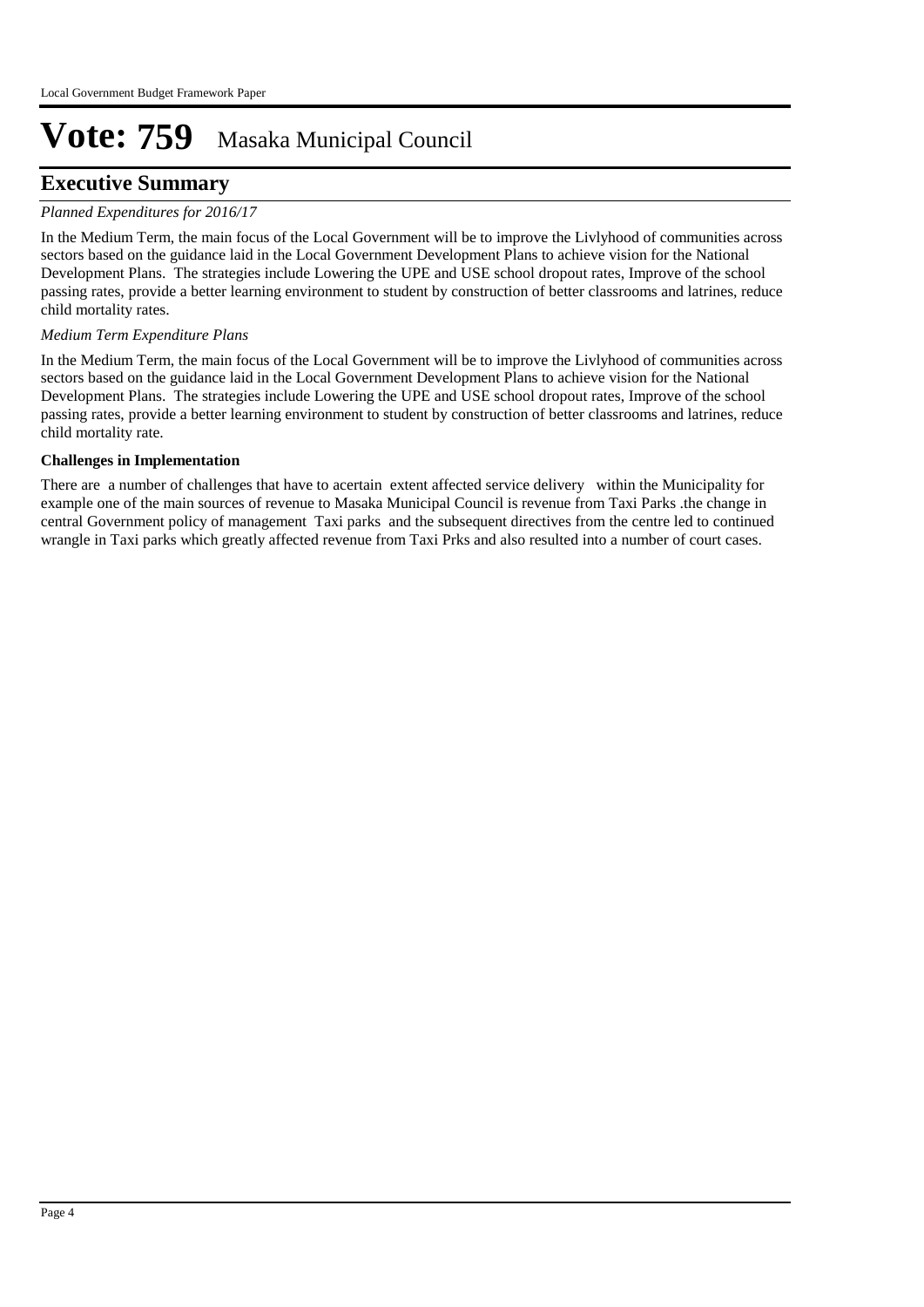# **A. Revenue Performance and Plans**

|                                                          | 2015/16                | 2016/17                                    |                        |
|----------------------------------------------------------|------------------------|--------------------------------------------|------------------------|
| UShs $000's$                                             | <b>Approved Budget</b> | <b>Receipts by End</b><br><b>September</b> | <b>Proposed Budget</b> |
| 1. Locally Raised Revenues                               | 2,391,753              | 345,154                                    | 2,305,753              |
| <b>Inspection Fees</b>                                   | 20,500                 | 7,031                                      | 20,500                 |
| Other licences                                           | 9,000                  | 14,135                                     | 9,000                  |
| <b>Occupational Permits</b>                              | 8,000                  | 0                                          | 8,000                  |
| Miscellaneous                                            | 79,000                 | 29,333                                     |                        |
| Market/Gate Charges                                      | 85,500                 | 16,285                                     | 85,500                 |
| Local Service Tax                                        | 88,707                 | 41,842                                     | 88,707                 |
| Local Hotel Tax                                          | 54,000                 | 11,062                                     |                        |
| Local Government Hotel Tax                               |                        | 0                                          | 54,000                 |
| Property related Duties/Fees                             | 500                    | $\overline{0}$                             | 500                    |
| Land Fees                                                | 47,600                 | 6,290                                      | 47,600                 |
| Park Fees                                                | 777,256                | 112,668                                    | 777,256                |
| Ground rent                                              | 26,000                 | 0                                          | 26,000                 |
| <b>Court Filing Fees</b>                                 | 500                    | $\overline{0}$                             |                        |
| <b>Business licences</b>                                 | 444,330                | 43,342                                     | 444,330                |
| <b>Application Fees</b>                                  | 39,000                 | 2,676                                      | 39,000                 |
| Animal & Crop Husbandry related levies                   | 25,200                 | 3,814                                      | 25,200                 |
| <b>Agency Fees</b>                                       | 11,000                 | 10,193                                     | 11,000                 |
| Advertisements/Billboards                                | 28,800                 | 8,919                                      | 28,800                 |
| Liquor licences                                          | 1,000                  | $\overline{0}$                             | 1,000                  |
| Rent & rates-produced assets-from private entities       | 279,000                | 34,057                                     |                        |
| Other Fees and Charges                                   | 7,000                  | 160                                        |                        |
| Refuse collection charges/Public convinience             | 9,000                  | $\boldsymbol{0}$                           | 9,000                  |
| Sale of (Produced) Government Properties/assets          | 201,000                | $\overline{0}$                             | 201,000                |
| Rent & Rates from private entities                       |                        | $\mathbf{0}$                               | 279,000                |
| Rent & Rates from other Gov't Units                      | 124,000                | 3,347                                      | 124,000                |
| <b>Registration of Businesses</b>                        |                        | $\mathbf{0}$                               | 24,320                 |
| Registration (e.g. Births, Deaths, Marriages, etc.) Fees | 1,540                  | $\overline{0}$                             | 1,540                  |
| <b>Regestration of Bussiness</b>                         | 24,320                 | $\overline{0}$                             |                        |
| Tax Tribunal - Court Charges and Fees                    |                        | $\Omega$                                   | 500                    |
| 2a. Discretionary Government Transfers                   | 6,126,590              | 5,193,638                                  | 5,941,689              |
| District Unconditional Grant (Wage)                      | 30,826                 | $\boldsymbol{0}$                           |                        |
| Urban Unconditional Grant (Wage)                         | 546,461                | $\boldsymbol{0}$                           | 577,286                |
| Urban Unconditional Grant (Non-Wage)                     | 331,576                | 82,894                                     | 420,868                |
| Urban Discretionary Development Equalization Grant       | 5,217,727              | 5,110,744                                  | 4,943,534              |
| 2b. Conditional Government Transfers                     | 4,548,022              | 350,085                                    | 4,461,374              |
| Development Grant                                        | 213,774                | 42,755                                     | 214,776                |
| Sector Conditional Grant (Non-Wage)                      | 895,769                | 287,198                                    | 893,935                |
| Sector Conditional Grant (Wage)                          | 3,352,619              | 0                                          | 3,352,663              |
| Support Services Conditional Grant (Non-Wage)            | 85,860                 | 20,132                                     |                        |
| 2c. Other Government Transfers                           | 1,341,290              | 0                                          | 1,336,790              |
| Road mentenance (Uganda Road Fund)                       | 1,156,790              | 0                                          |                        |
| Uganda Road Fund                                         |                        | $\boldsymbol{0}$                           | 1,156,790              |
| Uganda Aids Commission                                   | 40,000                 | 0                                          | 40,000                 |
| Support to youth councils                                | 100,000                | $\boldsymbol{0}$                           | 100,000                |
| PLE                                                      | 4,500                  | 0                                          |                        |
| Masaka Development Forum                                 |                        | 0                                          | 40,000                 |
| Masaka Municipal Council Development Forum (MDF)         | 40,000                 | 0                                          |                        |
| <b>Total Revenues</b>                                    | 14,407,655             | 5,888,877                                  | 14,045,606             |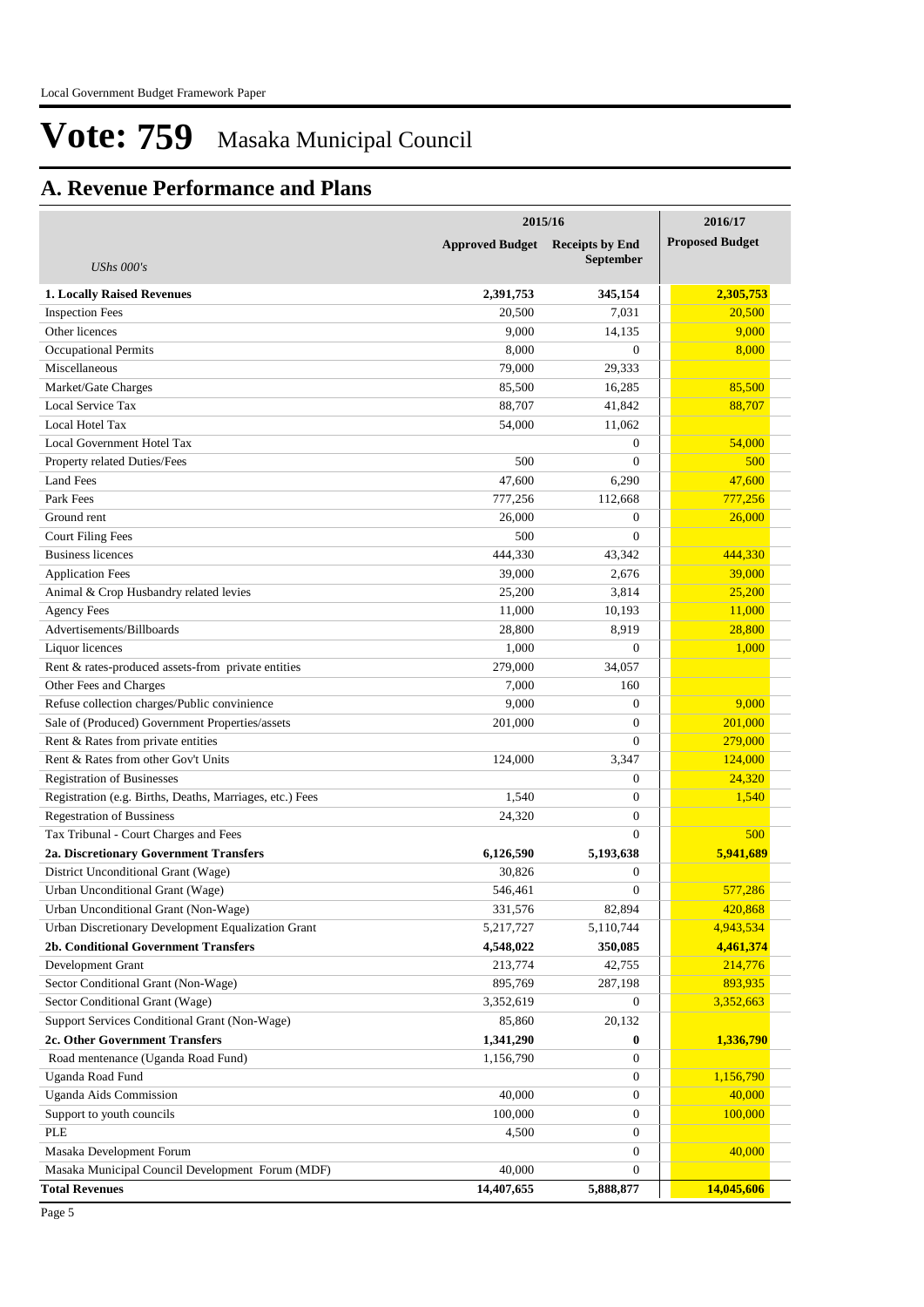## **A. Revenue Performance and Plans**

#### **Revenue Performance in the first Quarter of 2015/16**

#### *(i) Locally Raised Revenues*

.During the quarter, the Municipal council received UGX 345,154,000 out of the 2.39bn that was planned for the FY. This represented a performance of 15% of the approved Budget, the bulk of these funds were collected from Agency fees (93%),park fees (14%) ,inspection fees (34%),local Hotel Tax (20%),while other sources were not collected at all like occupation permit, Court filing fees, , regestration of bussiness etc., Although a number of strategies have been done to educate the masses of th

*(ii) Central Government Transfers*

The LG has cumulative received UGX. 6,547,547,000 as Central Gov't Transfers, this is in form of LDG, Conditional Grants and Discretional Grants, this have averagely performed at 20% of the Approved Budget. Please note USIMID Funds worth UGX.5,067,217,000 has been rolledover from financial year2015/16

*(iii) Donor Funding*

Overtime, The LG has not been able to attract any donor funding.

#### **Planned Revenues for 2016/17**

#### *(i) Locally Raised Revenues*

A projected increment of UGX.86,000,000 will accrue from review of tender prices from revenue generating facilities and busines licences achieved by implementing the revenue enhancement plan.

#### *(ii) Central Government Transfers*

Local Government resource envelop of UGX.11,739,852,000 reduced from the current financial year 2014/15 by UGX.276,050,000 due to unspent USIMID funds wich were transferred at the end of the financial year 2013/2014 . In generating the IPFs for the Direct Transfers for FY 2016/17 , the Central Government issued IPFS for the Financial year 2016/17 as per the first Budget call circural issued by MOFPED ,

*(iii) Donor Funding*

Over t ime, The LG has not been able to attract any donor funding,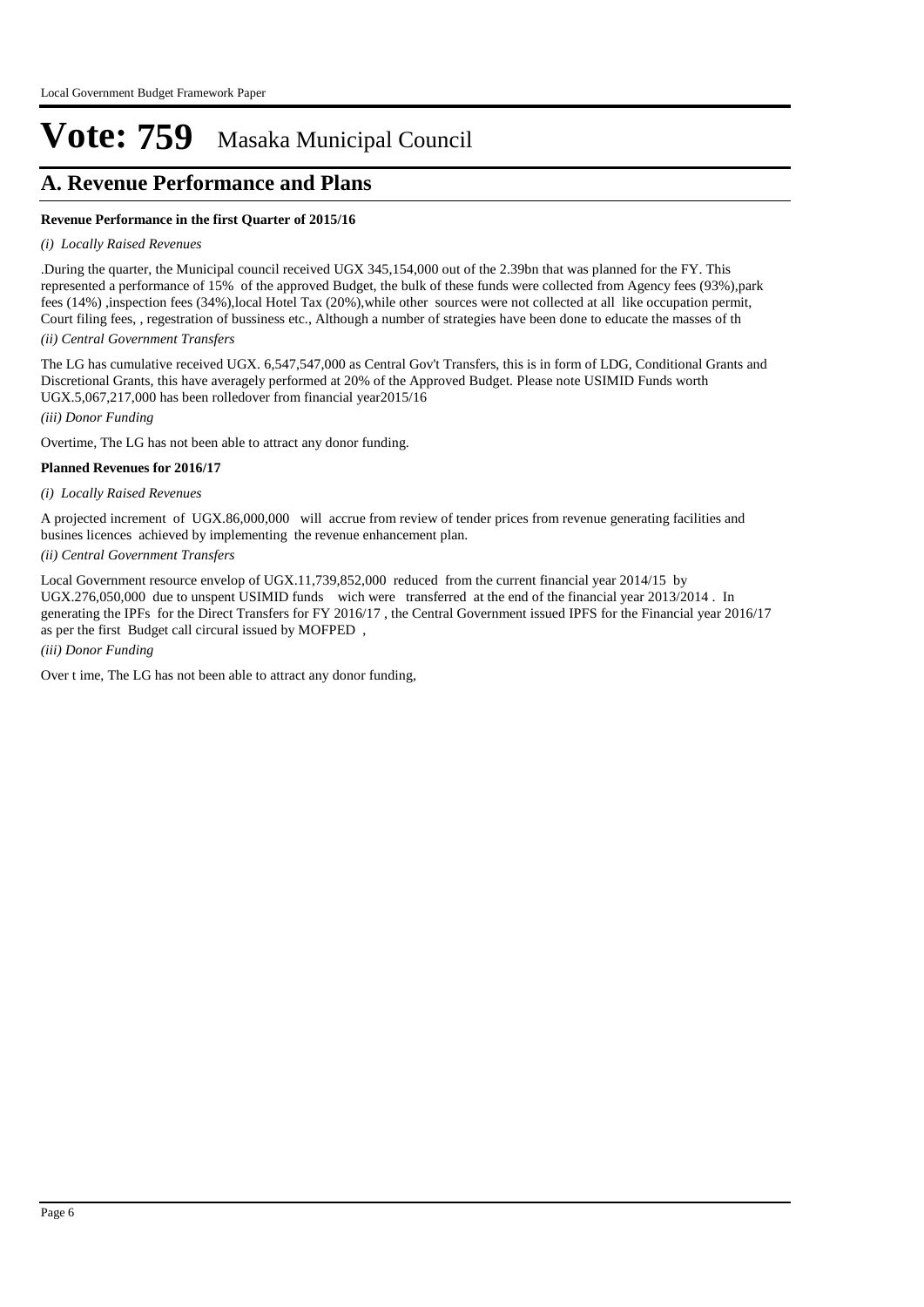## **Summary of Performance and Plans by Department**

## *Workplan 1a: Administration*

#### **(i) Overview of Workplan Revenue and Expenditures**

| <b>UShs Thousand</b>                               |                           | 2015/16                       | 2016/17                          |
|----------------------------------------------------|---------------------------|-------------------------------|----------------------------------|
|                                                    | Approved<br><b>Budget</b> | <b>Outturn by</b><br>end Sept | <b>Proposed</b><br><b>Budget</b> |
| A: Breakdown of Workplan Revenues:                 |                           |                               |                                  |
| <b>Recurrent Revenues</b>                          | 993,299                   | 135,435                       | 897,514                          |
| <b>Locally Raised Revenues</b>                     | 361,841                   | 26,625                        | 253,319                          |
| Multi-Sectoral Transfers to LLGs                   | 178.233                   | 50,810                        | 178,233                          |
| Other Transfers from Central Government            | 63.655                    | 0                             |                                  |
| Support Services Conditional Grant (Non-Wage)      | 3.620                     | $\Omega$                      |                                  |
| Urban Unconditional Grant (Non-Wage)               | 120,141                   | 58,000                        | 200.153                          |
| Urban Unconditional Grant (Wage)                   | 265,809                   | $\mathbf{0}$                  | 265,809                          |
| <b>Development Revenues</b>                        | 681,661                   | 425,943                       | 774,353                          |
| <b>Locally Raised Revenues</b>                     | 245,000                   | $\Omega$                      | 280,000                          |
| Multi-Sectoral Transfers to LLGs                   | 33,469                    | $\Omega$                      |                                  |
| Urban Discretionary Development Equalization Grant | 403,192                   | 425,943                       | 494,353                          |
| <b>Total Revenues</b>                              | 1,674,960                 | 561,378                       | 1,671,867                        |
| <b>B: Overall Workplan Expenditures:</b>           |                           |                               |                                  |
| Recurrent Expenditure                              | 993,299                   | 135,435                       | 897,514                          |
| Wage                                               | 265,809                   | $\Omega$                      | 265,809                          |
| Non Wage                                           | 727,490                   | 135,435                       | 631,705                          |
| Development Expenditure                            | 681.661                   | 13,128                        | 774,353                          |
| Domestic Development                               | 681,661                   | 13,128                        | 774,353                          |
| Donor Development                                  | 0                         | $\Omega$                      | $\Omega$                         |
| <b>Total Expenditure</b>                           | 1,674,960                 | 148,563                       | 1,671,867                        |

#### *Revenue and Expenditure Performance in the first quarter of 2015/16*

The department has cumulatively received UGX. 561,378,000 representing 34% of the approved budget (UGX. 1,674,960,000) for the department. The departments were largely facilitated by funds from other transfer from central Governments which performance at 48% . The department also had a total amount UGX. 50,810,000 that was released for and spent by the Lower local Governments under the department, this has been captured under the line of "multisectoral grants to LLGs in the revenues".

## However

### *Department Revenue and Expenditure Allocations Plans for 2016/17*

 The department has a decrease of UGX.3,093,000 due to the parameters used when sharing revenues at the Higher local Government level and the lower local Government level basing on the annual workplans of the department and thekey areas for intervention will be implementing Government projects and implementing lawful decisions for the Municipal .

## **(ii) Summary of Past and Planned Workplan Outputs**

## *Physical Performance in the first quarter of 2015/16*

During the quarter the department managed to carry out the Bord of survey exercise,handling of court issues,payment of subscription fees,monitoring of projects within the entire Municipality,sensitisation of stakeholders,production of reports and submission on to line ministries done.

## *Plans for 2016/17 by Vote Function*

The Local Governemt is planning to monitor and Supervise departmental activities,projects and reports to strengthen the efficiency,effectiveness and economic delivery of services that contribute towards social, economic transformation and prosperity for all like Universal Primary Education, Universal Secondary Education NAADS, CDD, Health services,.Reviewing of physical development plan and taking lawful decisions for the Municipality,Loanrepayment for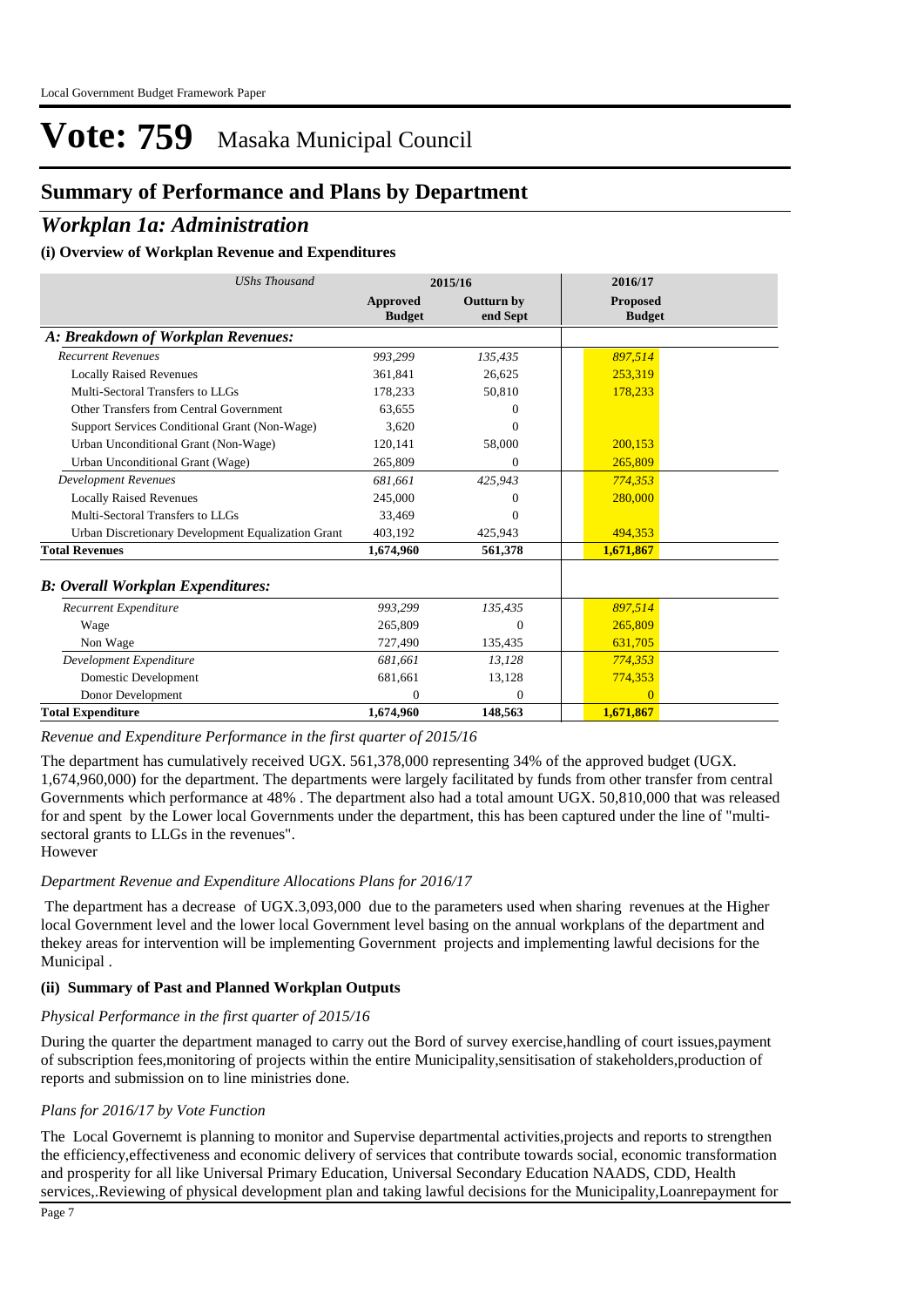## *Workplan 1a: Administration*

procurement of 2 vehicles.

### *Medium Term Plans and Links to the Development Plan*

The Local Governemt is planning to monitor and Supervise departmental activities,projects and reports to strengthen the efficiency,effectiveness and economic delivery of services that contribute towards social, economic transformation and prosperity for all like Universal Primary Education, Universal Secondary Education NAADS, CDD, Health services,Youth livelihood. Implement Government programmes and take lawful decisions for the Municipality. Build Capacities of staff, staff performance appra

#### n/a **(iii) Details of Off-Budget Activities carried out by NGOs, Central Government, the Private Sector and Donors**

#### **(iv) The three biggest challenges faced by the department in improving local government services**

#### *Obsolute paln and low resource base 1.*

The structural and deltailed plan over 11 years old leading to uncontrolled development and low revenue which also lowers the department allocation and in most cases the budget is not realised hence activities not accomplished in time

#### *Staff performance vis -a vis development and morale 2.*

Some key positions especially finance,planning deptment and divisions are unfilled leading to the gaps in the service delivary,political interferance and poor staff motivation which leads to absentism and inadequate fund for Capacity building

*n/a 3.*

n/a

## *Workplan 2: Finance*

#### **(i) Overview of Workplan Revenue and Expenditures**

| <b>UShs Thousand</b>                               |                                  | 2015/16                       | 2016/17                          |
|----------------------------------------------------|----------------------------------|-------------------------------|----------------------------------|
|                                                    | <b>Approved</b><br><b>Budget</b> | <b>Outturn by</b><br>end Sept | <b>Proposed</b><br><b>Budget</b> |
| A: Breakdown of Workplan Revenues:                 |                                  |                               |                                  |
| <b>Recurrent Revenues</b>                          | 647,646                          | 115,376                       | 627,254                          |
| <b>Locally Raised Revenues</b>                     | 255,483                          | 50,315                        | 303,391                          |
| Multi-Sectoral Transfers to LLGs                   | 175,244                          | 65,061                        | 175,244                          |
| Other Transfers from Central Government            | 68,300                           | $^{(1)}$                      |                                  |
| Urban Unconditional Grant (Non-Wage)               | 26,674                           | 0                             | 26,674                           |
| Urban Unconditional Grant (Wage)                   | 121,945                          | 0                             | 121,945                          |
| <b>Development Revenues</b>                        | 40,900                           | 0                             | $\Omega$                         |
| <b>Locally Raised Revenues</b>                     | 17,900                           | 0                             |                                  |
| Urban Discretionary Development Equalization Grant | 23,000                           | 0                             |                                  |
| <b>Total Revenues</b>                              | 688,546                          | 115,376                       | 627,254                          |
| <b>B: Overall Workplan Expenditures:</b>           |                                  |                               |                                  |
| Recurrent Expenditure                              | 647,646                          | 114,344                       | 627,254                          |
| Wage                                               | 121,945                          | $\Omega$                      | 121,945                          |
| Non Wage                                           | 525.701                          | 114,344                       | 505,309                          |
| Development Expenditure                            | 40,900                           | 0                             |                                  |
| Domestic Development                               | 40,900                           | $\mathbf{0}$                  |                                  |
| Donor Development                                  | 0                                | $\Omega$                      | $\Omega$                         |
| <b>Total Expenditure</b>                           | 688,546                          | 114,344                       | 627,254                          |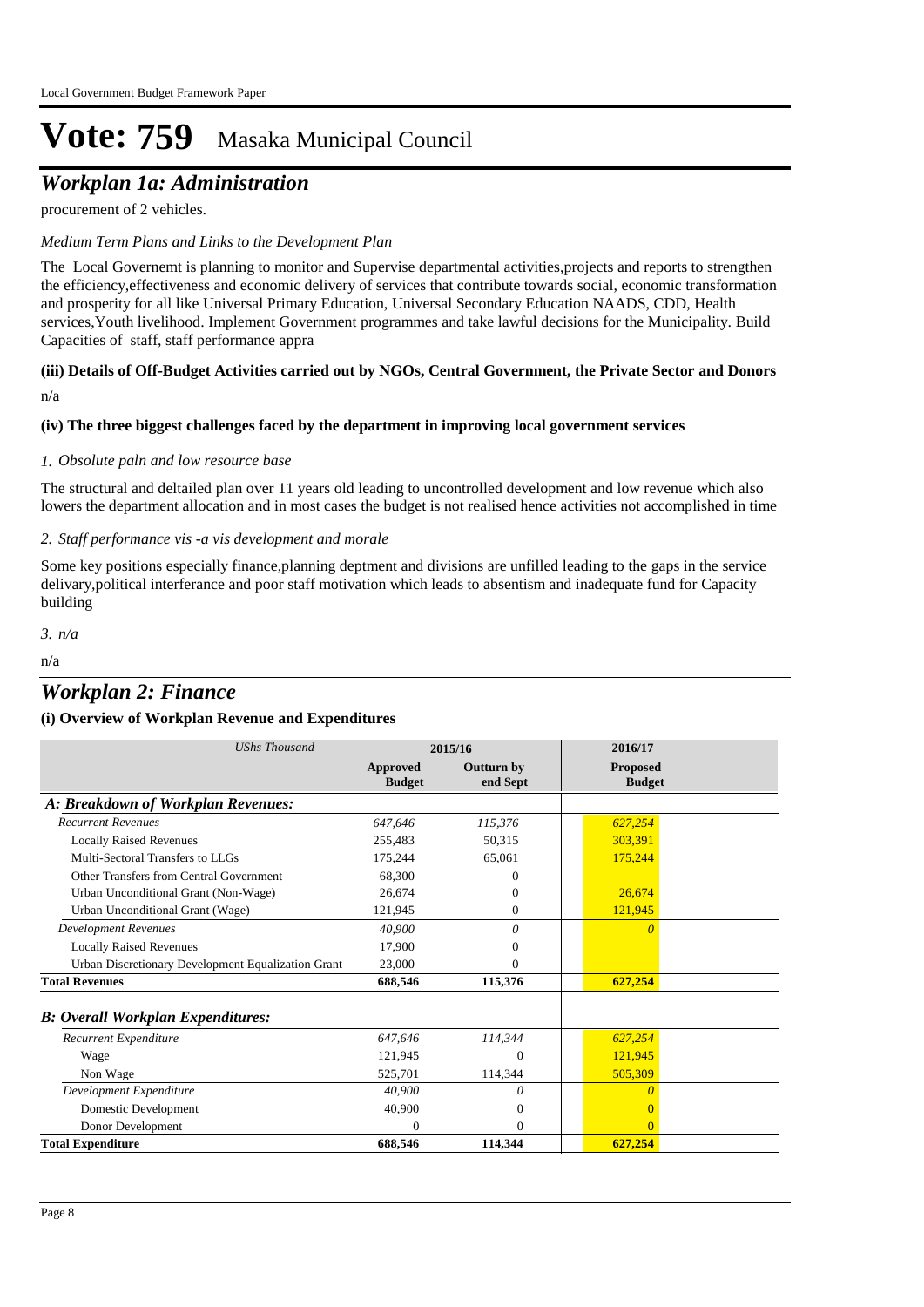## *Workplan 2: Finance*

### *Revenue and Expenditure Performance in the first quarter of 2015/16*

In the first quarter of FY 2014/15, the finance department received a cumulatively amount of UGX. 115,376000, representing a percentage of 17% of the approved budget (UGX. 688,546,000). This was derived from Local Revenues that performed at 20%, . This was largely spent to implementation of revenue management activities totaling to UGX. 114,344,000 which is 17 % of the approved budget .During the quarter the department received UGX.115,,37600 and spent UGX.114,344,000.

#### *Department Revenue and Expenditure Allocations Plans for 2016/17*

The departmental forecasts reduced by UGX.61,292,000 due to the needs of the department and the parameters used when sharing at the Higher local Government level and lower local Government level basing on the annual work plans and the key expenditure areas will be on proper management of finances and accountability ,revenue enhancement activities.

#### **(ii) Summary of Past and Planned Workplan Outputs**

#### *Physical Performance in the first quarter of 2015/16*

The department managed to implement a number of outputs, its mandate to collect Local Revenue and implement financial management in the Municipality , a number of accountability documents have been submitted to both the MoFPED and Auditor General's office. The Department has also managed to collect the budget value of LG Service Tax is UGX. 88,707,000 of which UGX. 41,842,000 has been realised hence a percentage of 47%, , Local Hotel Tax annual budget is UGX. 54,000,000 amounts realised so far

#### *Plans for 2016/17 by Vote Function*

The deparment is to properly manage ,control and maintain Municipal funds in line with Financial and accounting regulations 2010. Carry out Revenue Enhancement activities by Implementing the revenue enhancement plan,Adopting it, identifying new sources of revenue.Accurate,timely and relevant quarterly accountabilities and annual reports. To ensure proper management and control of Municipal Assets and Liabilities.

#### *Medium Term Plans and Links to the Development Plan*

The deparment is expected to properly manage ,control and maintain Municipal funds in line with Financial and accounting regulations 2010. Carry out Revenue Enhancement activities by Implementing the revenue enhancement plan,Adopting it, benchmaking,identifying new sources of revenue, producing complete, accurate,timely and relevant quarterly accountabilities and annual reports. To ensure proper management and control of Municipal Assets and Liabilities. Improvement of service delivery with

# **(iii) Details of Off-Budget Activities carried out by NGOs, Central Government, the Private Sector and Donors**

#### n/a

#### **(iv) The three biggest challenges faced by the department in improving local government services**

#### *Inadequate decentralisation of revenue collections 1.*

This leads to cental government collections the greatest chunk of taxes/revenue from localities /Local government this results to overdependance on Cental government transfers and reduced discretion in the decision making for local development.

#### *Altitude of tax payers 2.*

people have a negative altitude towards the payment of taxes

*3.*

## *Workplan 3: Statutory Bodies*

### **(i) Overview of Workplan Revenue and Expenditures**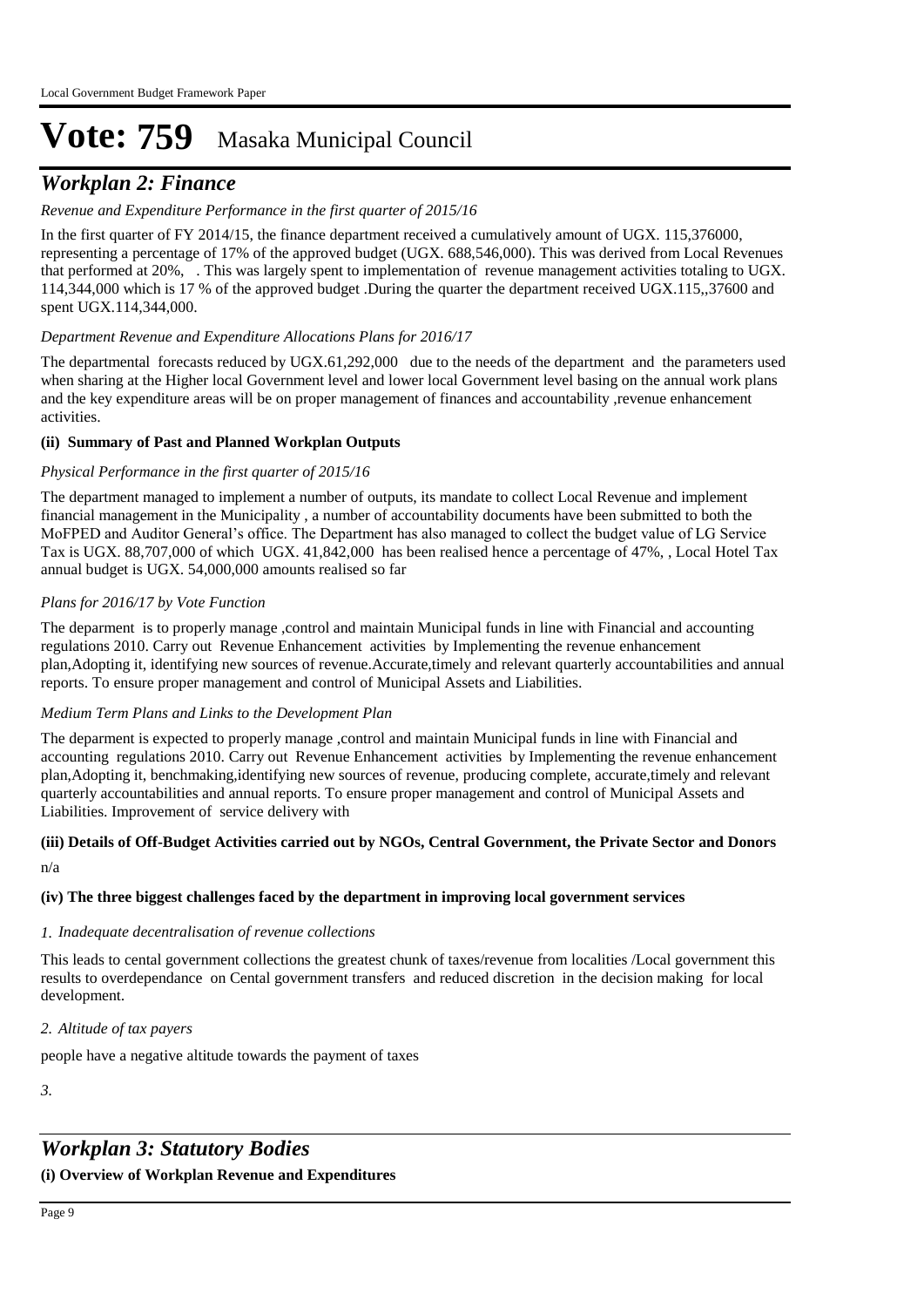## *Workplan 3: Statutory Bodies*

| <b>UShs Thousand</b>                          |                           | 2015/16                       | 2016/17                          |  |
|-----------------------------------------------|---------------------------|-------------------------------|----------------------------------|--|
|                                               | Approved<br><b>Budget</b> | <b>Outturn by</b><br>end Sept | <b>Proposed</b><br><b>Budget</b> |  |
| A: Breakdown of Workplan Revenues:            |                           |                               |                                  |  |
| <b>Recurrent Revenues</b>                     | 466,755                   | 53,632                        | 394,159                          |  |
| District Unconditional Grant (Wage)           | 30,826                    |                               |                                  |  |
| <b>Locally Raised Revenues</b>                | 196,379                   | 26,172                        | 196,379                          |  |
| Multi-Sectoral Transfers to LLGs              | 148,289                   | 0                             | 148,289                          |  |
| Support Services Conditional Grant (Non-Wage) | 72,595                    | 16,816                        |                                  |  |
| Urban Unconditional Grant (Non-Wage)          | 18,666                    | 10,644                        | 18,666                           |  |
| Urban Unconditional Grant (Wage)              |                           | 0                             | 30,825                           |  |
| <b>Development Revenues</b>                   | 15,000                    | $\theta$                      | $\Omega$                         |  |
| <b>Locally Raised Revenues</b>                | 15,000                    | 0                             |                                  |  |
| <b>Total Revenues</b>                         | 481,755                   | 53,632                        | 394,159                          |  |
| <b>B: Overall Workplan Expenditures:</b>      |                           |                               |                                  |  |
| Recurrent Expenditure                         | 466,755                   | 51,819                        | 394,159                          |  |
| Wage                                          | 76,378                    | $\Omega$                      | $\Omega$                         |  |
| Non Wage                                      | 390,377                   | 51,819                        | 394,159                          |  |
| Development Expenditure                       | 15,000                    | 0                             | n                                |  |
| Domestic Development                          | 15,000                    | 0                             | $\Omega$                         |  |
| Donor Development                             | 0                         | 0                             | $\Omega$                         |  |
| <b>Total Expenditure</b>                      | 481,755                   | 51,819                        | 394,159                          |  |

*Revenue and Expenditure Performance in the first quarter of 2015/16*

The department has cumulatively received UGX. 53,632, 000, this represents 11% of the approved budget (UGX. 481,755,000) for the department. However, of the funds received, the department has cumulatively spent UGX. 51,819,000 which is 11 % of the approved budget. During the first quarter quarter, UGX 53,632,000 was received and UGX 51,819,000 was spent.

However Urban non wage has presented a higher percentage of 228% due to the increments of councillors allowances at the Beginning of the

#### *Department Revenue and Expenditure Allocations Plans for 2016/17*

The departmental forecasts decreased by UGX.87,546,000 due to the needs of the department and the parameters used by Central Government when sharing funds to Local Governments and also parameters set by the Budget desk while sharing revenues within the deparments and the key areas of expenditurers will be on councillors allowances.

#### **(ii) Summary of Past and Planned Workplan Outputs**

*Physical Performance in the first quarter of 2015/16*

Under Statutory department, we have managed to discuss the Auditor General's report and cumulatively discussed one LG reports at council level, they also discussed and completed the key activities that were planned, Monitoring of the completed and on-going projects within the quarter at both higher local government and lower local government.

### *Plans for 2016/17 by Vote Function*

The next financial year we are aiming to see that councillors vigorously deliberate on issues that affect council and design strategies of improving on social service delivery. The plan intends to ensure that councillors exploit all opportunies available to improve on local revenue mobilisation for improved service delively.

*Medium Term Plans and Links to the Development Plan*

The plan has significant linkage to the Municipal Development Plan as they strive to achieve quality services for all

#### **(iii) Details of Off-Budget Activities carried out by NGOs, Central Government, the Private Sector and Donors**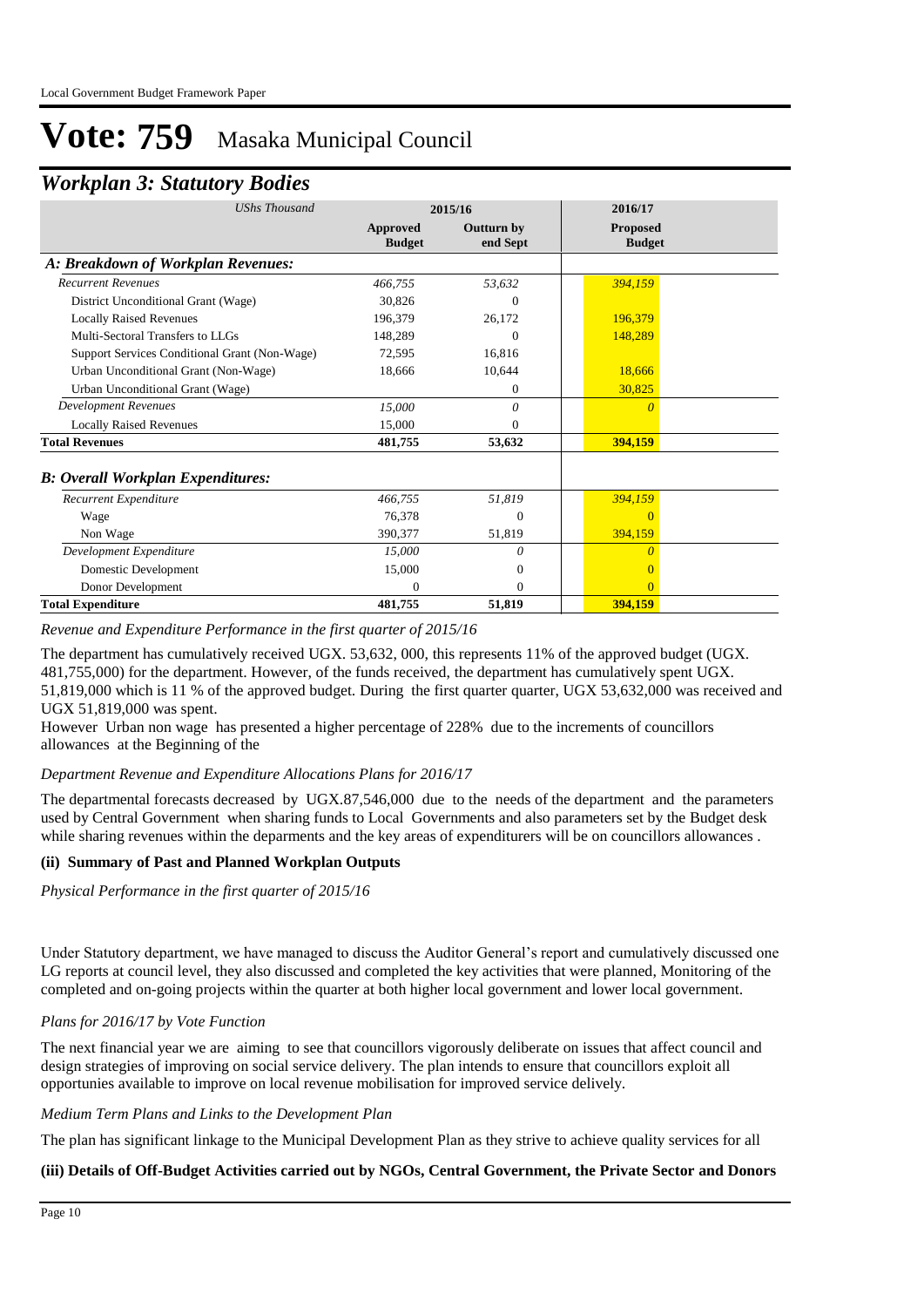## *Workplan 3: Statutory Bodies*

**(iv) The three biggest challenges faced by the department in improving local government services**

### *Causing losses to council 1.*

It has been a habit of councilors to collude with service providers and cause losses to council in civil suits

*2.*

*3.*

## *Workplan 4: Production and Marketing*

**(i) Overview of Workplan Revenue and Expenditures**

| <b>UShs Thousand</b>                      |                           | 2015/16                | 2016/17                          |
|-------------------------------------------|---------------------------|------------------------|----------------------------------|
|                                           | Approved<br><b>Budget</b> | Outturn by<br>end Sept | <b>Proposed</b><br><b>Budget</b> |
| A: Breakdown of Workplan Revenues:        |                           |                        |                                  |
| <b>Recurrent Revenues</b>                 | 91,043                    | 2,122                  | 94,148                           |
| <b>Locally Raised Revenues</b>            | 48,615                    | 2,122                  | 48,615                           |
| Multi-Sectoral Transfers to LLGs          | 7,890                     | 0                      | 7,890                            |
| Sector Conditional Grant (Non-Wage)       | $\Omega$                  | $^{(1)}$               | 3,107                            |
| Sector Conditional Grant (Wage)           | 15,000                    | 0                      | 14,998                           |
| Urban Unconditional Grant (Non-Wage)      | 8.583                     | 0                      | 8,583                            |
| Urban Unconditional Grant (Wage)          | 10,955                    | 0                      | 10,955                           |
| <b>Total Revenues</b>                     | 91,043                    | 2,122                  | 94,148                           |
| <b>B</b> : Overall Workplan Expenditures: |                           |                        |                                  |
| Recurrent Expenditure                     | 91,043                    | 2,122                  | 94,148                           |
| Wage                                      | 21,868                    | $\theta$               | 25,953                           |
| Non Wage                                  | 69,175                    | 2,122                  | 68,195                           |
| Development Expenditure                   |                           | 0                      |                                  |
| Domestic Development                      | $\theta$                  | $\mathbf{0}$           |                                  |
| Donor Development                         | $\Omega$                  | $\Omega$               | $\Omega$                         |
| <b>Total Expenditure</b>                  | 91,043                    | 2,122                  | 94,148                           |

*Revenue and Expenditure Performance in the first quarter of 2015/16*

The department has cumulatively received UGX. 2,122,000, this represents 2% of the approved budget (UGX. 91,043,000) for the department. However, of the funds received, the department has cumulatively spent UGX. 2,122,000 which is 2% .

During first quarter, UGX 2,122,000 was received and UGX 2,122,000 was spent.

*Department Revenue and Expenditure Allocations Plans for 2016/17*

The departmental forecasts raised by UGX.3,105,000 due to the capital development projects which are not to be done the coming financial year 15/16 and the parameters used when sharing at the Higher Local Government level.The key areas of expenditure will be on implementing technology development and promotion of market oriented farmers.

### **(ii) Summary of Past and Planned Workplan Outputs**

### *Physical Performance in the first quarter of 2015/16*

The department has managed to implement a number for outputs under the NAADS and district production services at the lower local government level ,collection and dissermination of data on Agricultural commodities, ,Monitoring and sensitisation of co-operatives within the Municipality ,registration of Bussinesses within municipality ,Enforcement of payment of trading licenses , sensitisation ,as well as,formation, monitoring, supervising and Auditing of SACCOs all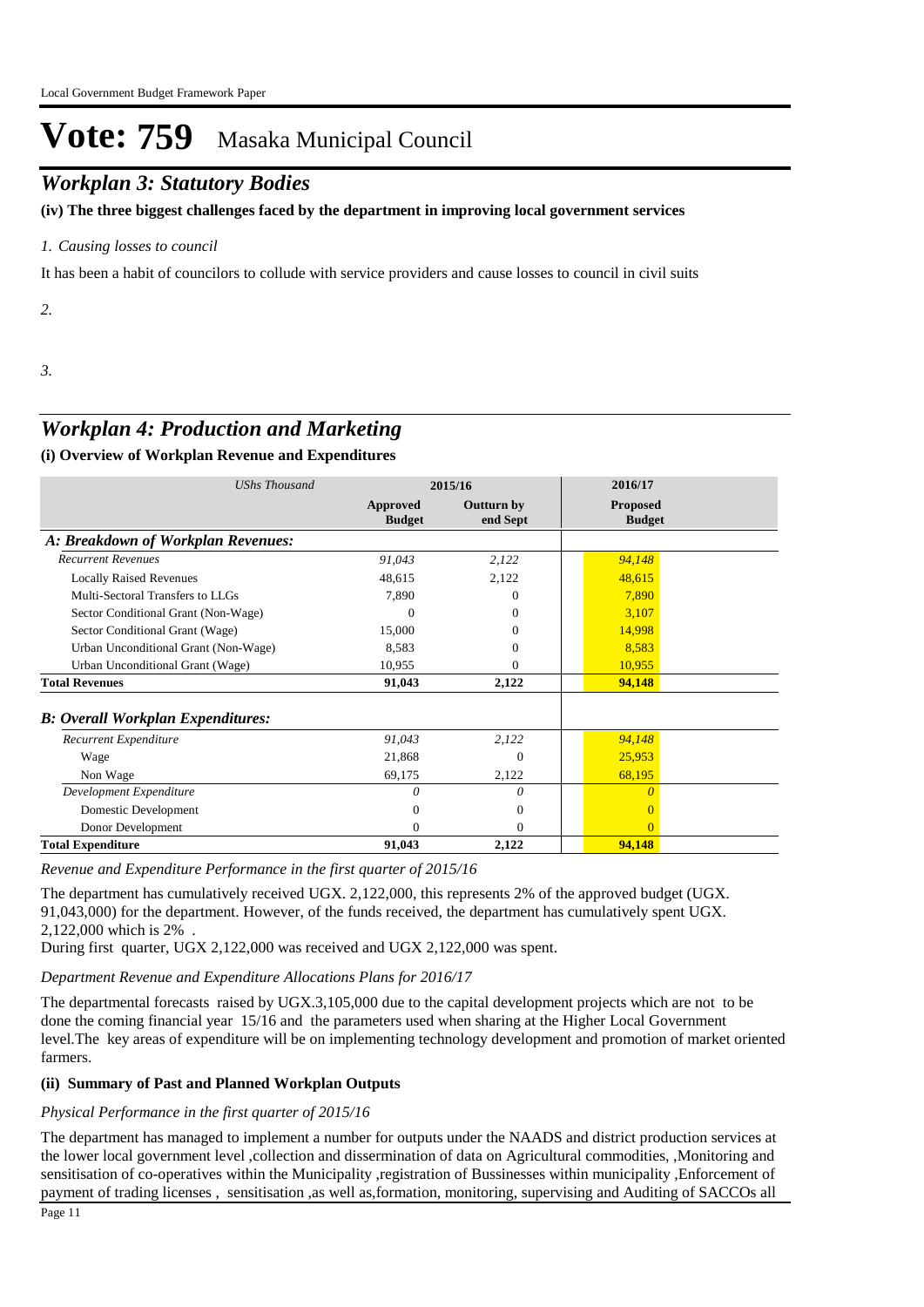# *Workplan 4: Production and Marketing*

over the LG

### *Plans for 2016/17 by Vote Function*

The Department will ensure that the Municipal plans, programmes and interventions to achieve the intended goals for social economic transformation that are implemented by improving the income of Market Vendors by construction of standard markets . Promoting, supervision and auditing SACCOS, marketing of animal and crop produce through training Workshops & seminars, Technology Development and promotion of Market oriented Farmers.

### *Medium Term Plans and Links to the Development Plan*

.The Department will ensure that the Municipality plans, programmes and intervations to achieve the intended goals for social economic transformation that are implemented by improving the livelihood of Market Vendors by construction of standard markets (donations by His Excellency the President ). Great emphasis will be put to be put on promoting, supervision and auditing SACCOS, marketing of animal and crop produce through training Workshops & seminars, . Multi-sectoral transfer component is

#### **(iii) Details of Off-Budget Activities carried out by NGOs, Central Government, the Private Sector and Donors**

#### **(iv) The three biggest challenges faced by the department in improving local government services**

*Staffing 1.*

The department currently has one staff the Senior Commercial Officer, who undertakes Production, Marketing & Commercial sector activities. This is attributed to the staff structure that does not provide for the production department.

#### *Negative attitude 2.*

Political interfearence towards developmental projects especially to markets and SACCOs, and peoples' attitude towards development due to sceptism have greatly affected performance.

*3.*

# *Workplan 5: Health*

### **(i) Overview of Workplan Revenue and Expenditures**

| UShs Thousand                                      | 2015/16                   |                               | 2016/17                          |
|----------------------------------------------------|---------------------------|-------------------------------|----------------------------------|
|                                                    | Approved<br><b>Budget</b> | <b>Outturn by</b><br>end Sept | <b>Proposed</b><br><b>Budget</b> |
| A: Breakdown of Workplan Revenues:                 |                           |                               |                                  |
| <b>Recurrent Revenues</b>                          | 389.160                   | 23,098                        | 438,193                          |
| <b>Locally Raised Revenues</b>                     | 49,554                    | 7.486                         | 49,554                           |
| Multi-Sectoral Transfers to LLGs                   | 39,564                    | $^{(1)}$                      | 83,379                           |
| Sector Conditional Grant (Non-Wage)                | 62,449                    | 15,612                        | 67,631                           |
| Sector Conditional Grant (Wage)                    | 226,865                   |                               | 226,900                          |
| Urban Unconditional Grant (Non-Wage)               | 10,729                    | $\Omega$                      | 10,729                           |
| Development Revenues                               | 102,792                   | 26,403                        | 73,486                           |
| Development Grant                                  | 7.037                     | 1.407                         | 73,486                           |
| Urban Discretionary Development Equalization Grant | 95.755                    | 24.995                        |                                  |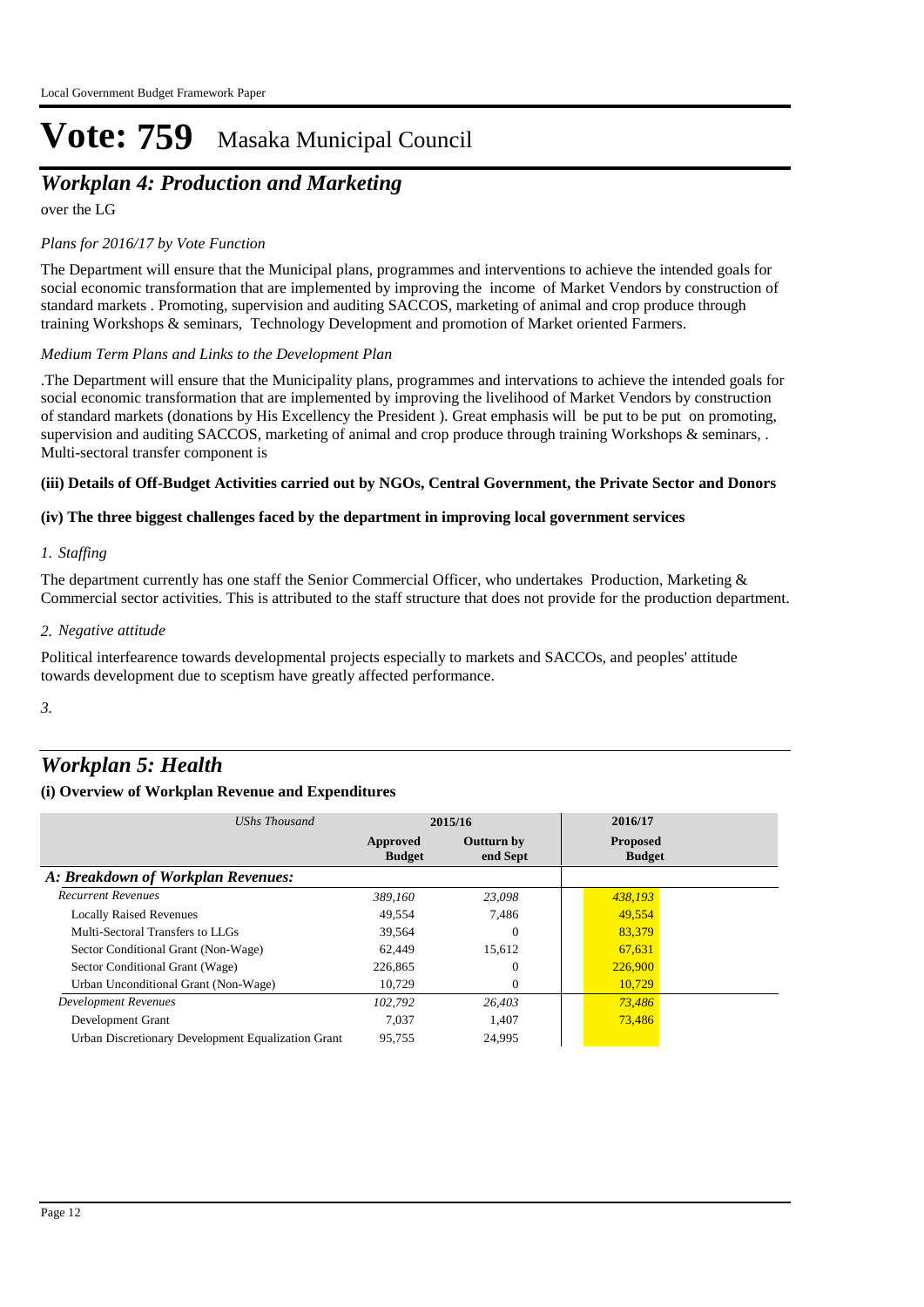## *Workplan 5: Health*

| <b>UShs Thousand</b>                     |                           | 2015/16                       |                                  |  |
|------------------------------------------|---------------------------|-------------------------------|----------------------------------|--|
|                                          | Approved<br><b>Budget</b> | <b>Outturn by</b><br>end Sept | <b>Proposed</b><br><b>Budget</b> |  |
| <b>Total Revenues</b>                    | 491,952                   | 49,501                        | 511,679                          |  |
| <b>B: Overall Workplan Expenditures:</b> |                           |                               |                                  |  |
| Recurrent Expenditure                    | 389,160                   | 18.374                        | 438.193                          |  |
| Wage                                     | 266,267                   | $\Omega$                      | 226,900                          |  |
| Non Wage                                 | 122,893                   | 18,374                        | 211,293                          |  |
| Development Expenditure                  | 102.792                   | 0                             | 73,486                           |  |
| Domestic Development                     | 102,792                   | $\Omega$                      | 73,486                           |  |
| Donor Development                        | $\Omega$                  | $\theta$                      | $\Omega$                         |  |
| <b>Total Expenditure</b>                 | 491,952                   | 18,374                        | 511,679                          |  |

#### *Revenue and Expenditure Performance in the first quarter of 2015/16*

The department has cumulatively received UGX. 49,501,000, this represents 10 % of the approved budget (UGX. 491,952,000) for the department. However, of the funds received, the department has cumulatively spent UGX. 18,374,000 which is 4 % of the approved budget .

In the first quarter, UGX 49,501,000 was received and UGX 18,374,000 was spent.

#### *Department Revenue and Expenditure Allocations Plans for 2016/17*

The departmental forecast increased by UGX.19,727,000 which is due to the reduction on PHC Development and the parameters used when sharing revenue basing on the annual workplan of the department or needs of the Depertment .The areas of expenditurers will be on promotion of health services within comunities.

#### **(ii) Summary of Past and Planned Workplan Outputs**

#### *Physical Performance in the first quarter of 2015/16*

Under the departmente number of activities were carried out like Training people on water source user at community level ,inspection of private drug shops within the entire Municipality,conducting technical support supervision to the lower Health Units value essential medicine delivered to health facilities by NMS is valued shs.371, 183,462against the budgeted figure of shs.40,000,000,no. of qualified staff within Health department and approved posts filled with trained health workers are 30

#### *Plans for 2016/17 by Vote Function*

The department is to offer routine PHC services including outreach activities for health promotion. Improving the lives of expectant mothers by construction of a Martenity wards within divisions,follow up on HIV positive mothers and their babies after delivery by giving them ARVS and comprehensive child care. Inspection of trade promotions,markets and schools,disease vector control, home visiting on hygiene

#### *Medium Term Plans and Links to the Development Plan*

The department shall continue to offer routine PHC services including outreach activities for health promotion.It has plans to improve the livelihood of expectant mothers by construction of a Martenity wards within divisions,follow up on HIV positive mothers and their babies after delivery by giving them ARVS and comprehensive child care.Multsectoral Transfers to lower local government is meant for Hygiene and sanitation services within division, solide waste management,community sensitisa

#### **(iii) Details of Off-Budget Activities carried out by NGOs, Central Government, the Private Sector and Donors**

#### **(iv) The three biggest challenges faced by the department in improving local government services**

#### *Lack of human resources 1.*

The municipality would like to upgrade some of its health units e.g. Kitabaazi HC II. However, establishing more human resources e.g. clinical officer and lab assistants in a constrained wage bill remains a challenge. Current wage IPF is less than actual.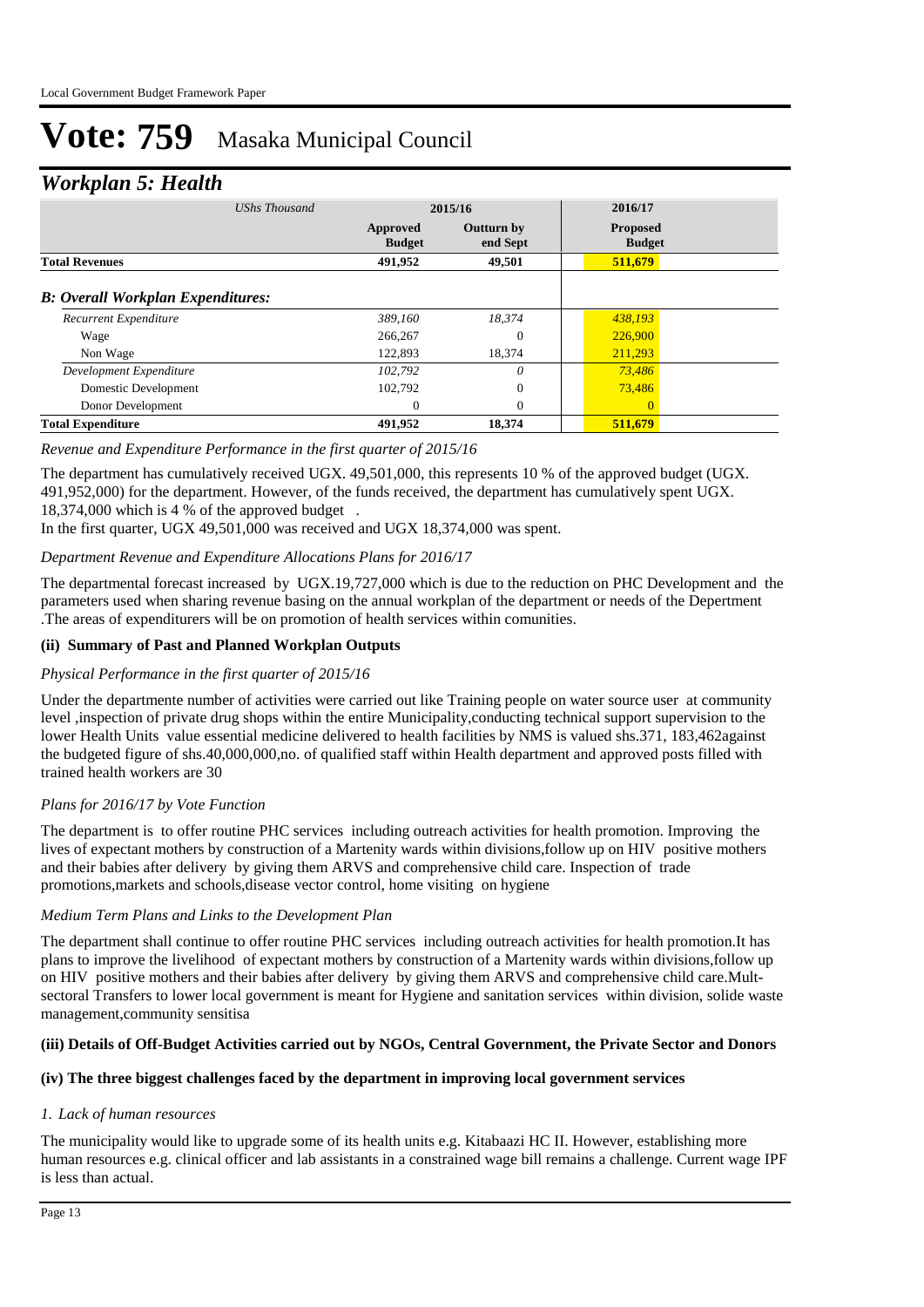## *Workplan 5: Health*

#### *Inadequate supply of medicines and health supplies 2.*

The push system of medicines and health supplies has caused over supply of non essential medicines and stockout of some key drugs in all units; likewise the standard kit for HC II is insufficient for the urban centre compared with greater coverage

*3.*

## *Workplan 6: Education*

## **(i) Overview of Workplan Revenue and Expenditures**

| <b>UShs Thousand</b>                     |                           | 2015/16                       | 2016/17                          |  |
|------------------------------------------|---------------------------|-------------------------------|----------------------------------|--|
|                                          | Approved<br><b>Budget</b> | <b>Outturn</b> by<br>end Sept | <b>Proposed</b><br><b>Budget</b> |  |
| A: Breakdown of Workplan Revenues:       |                           |                               |                                  |  |
| <b>Recurrent Revenues</b>                | 4,014,549                 | 284,741                       | 4,051,656                        |  |
| <b>Locally Raised Revenues</b>           | 45,231                    | 20,374                        | 95,231                           |  |
| Multi-Sectoral Transfers to LLGs         | 13,882                    | 0                             | 13,882                           |  |
| Other Transfers from Central Government  | 4.500                     | $\Omega$                      |                                  |  |
| Sector Conditional Grant (Non-Wage)      | 806,795                   | 264,367                       | 798,391                          |  |
| Sector Conditional Grant (Wage)          | 3,110,754                 | 0                             | 3,110,765                        |  |
| Urban Unconditional Grant (Non-Wage)     | 15,020                    | 0                             | 15,020                           |  |
| Urban Unconditional Grant (Wage)         | 18,367                    | $\Omega$                      | 18,367                           |  |
| <b>Development Revenues</b>              | 221,737                   | 41,347                        | 141,290                          |  |
| Development Grant                        | 206,737                   | 41,347                        | 141,290                          |  |
| <b>Locally Raised Revenues</b>           | 15,000                    | $\Omega$                      |                                  |  |
| <b>Total Revenues</b>                    | 4,236,286                 | 326,088                       | 4,192,946                        |  |
| <b>B: Overall Workplan Expenditures:</b> |                           |                               |                                  |  |
| Recurrent Expenditure                    | 4,014,549                 | 281,500                       | 4,051,656                        |  |
| Wage                                     | 3,154,428                 | 0                             | 3,129,132                        |  |
| Non Wage                                 | 860,121                   | 281,500                       | 922,524                          |  |
| Development Expenditure                  | 221.737                   | 0                             | 141.290                          |  |
| Domestic Development                     | 221,737                   | $\mathbf{0}$                  | 141,290                          |  |
| Donor Development                        | $\Omega$                  | $\Omega$                      | $\Omega$                         |  |
| <b>Total Expenditure</b>                 | 4,236,286                 | 281,500                       | 4,192,946                        |  |

*Revenue and Expenditure Performance in the first quarter of 2015/16*

The department has cumulatively received UGX. 326,088, 000, this represents 8 % of the approved budget (UGX. 4,236,286,000) for the department. However, of the funds received, the department has cumulatively spent UGX. 281,500,000 which is 7 % of the approved budget.

During first quarter, UGX 326,088,,000 was received and UGX 281,500,000 was spent.

#### *Department Revenue and Expenditure Allocations Plans for 2016/17*

The departmental forecast reduced by UGX.43,340,000 however some sources of revenue from central Government increased and others decreased due to the parameters used when sharing to local Governments and set parameters by the Budget desk while sharing revenues among departments key areas of expenditure is basically on promoting Education services by providing free education to children.

#### **(ii) Summary of Past and Planned Workplan Outputs**

#### *Physical Performance in the first quarter of 2015/16*

The department has managed to implement various activities under the Education department that is ,School inspection of all the 13 primary schools (both UPE benaficially and non UPE beneficially schools ,15 Secondary schools inspected,176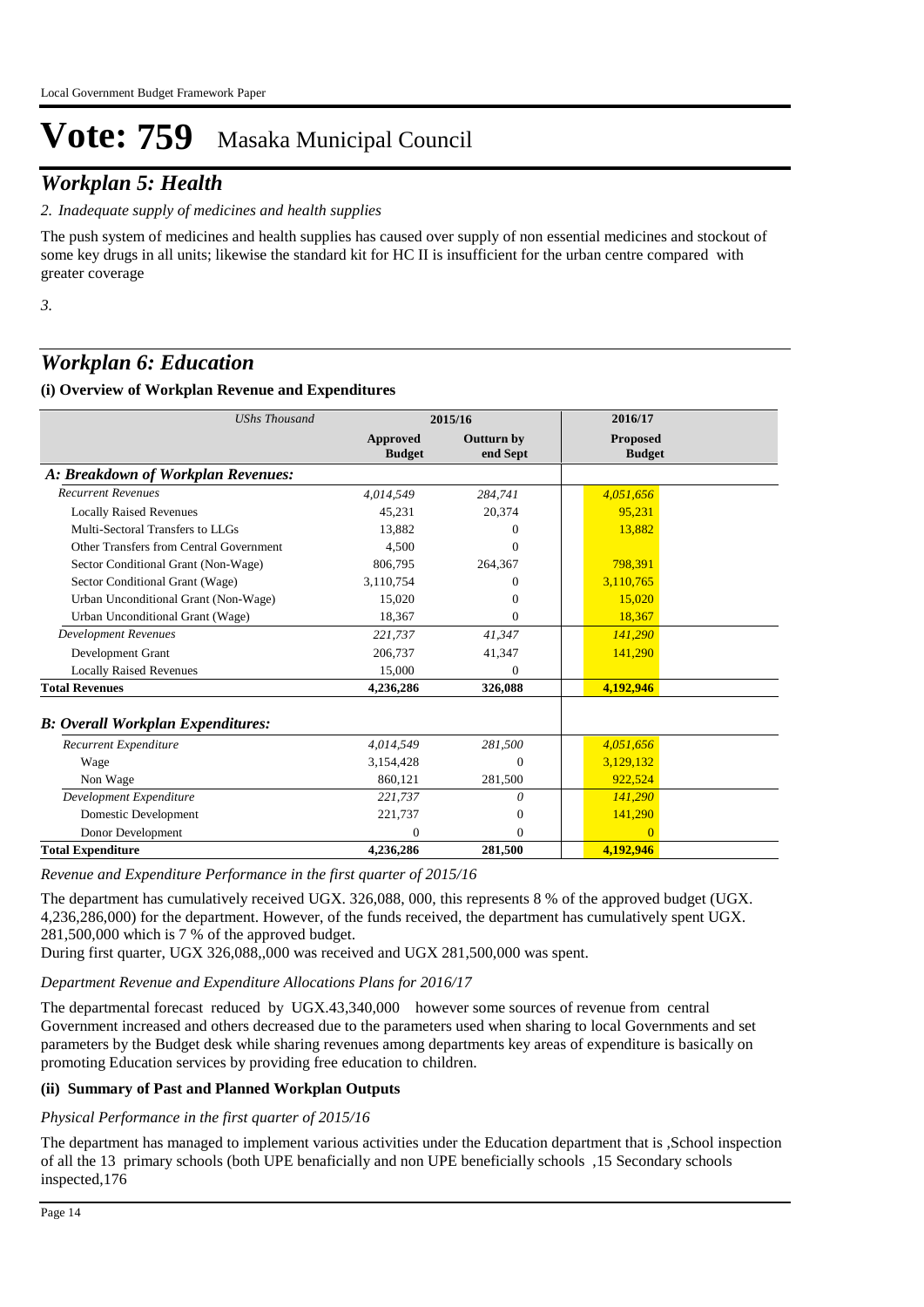## *Workplan 6: Education*

### *Plans for 2016/17 by Vote Function*

Improvement of learning environment of school going children and teachers by construction of more classrooms, waterborne toilets,teachers houses and provision of more furniture to schools. Building capacities of communities and school management committees by carrying out trainings on the importance and roles of educating their children

*Medium Term Plans and Links to the Development Plan*

In the medium term, emphasis is on construction of teachers houses, construction of VIP latrines and supply of furniture to deserving schools as per the reviewed DDP.

#### **(iii) Details of Off-Budget Activities carried out by NGOs, Central Government, the Private Sector and Donors**

#### **(iv) The three biggest challenges faced by the department in improving local government services**

#### *Decentralisation 1.*

Staff without work ethics, unprofessionally not bothered about organisational goals but individual ones only produce imaginary results

#### *Limited Resources 2.*

The unexplained budgetary cuts and the lack of initiative by Local Government to solicit for funds off budget hampers implementation of services.

*3.*

## *Workplan 7a: Roads and Engineering*

#### **(i) Overview of Workplan Revenue and Expenditures**

| <b>UShs Thousand</b>                               |                           | 2015/16                       | 2016/17                          |
|----------------------------------------------------|---------------------------|-------------------------------|----------------------------------|
|                                                    | Approved<br><b>Budget</b> | <b>Outturn by</b><br>end Sept | <b>Proposed</b><br><b>Budget</b> |
| A: Breakdown of Workplan Revenues:                 |                           |                               |                                  |
| <b>Recurrent Revenues</b>                          | 1,298,511                 | 73,700                        | 1,446,353                        |
| <b>Locally Raised Revenues</b>                     | 14,113                    | 5,056                         | 30,000                           |
| Multi-Sectoral Transfers to LLGs                   | 182,261                   | 68,644                        | 182,261                          |
| Other Transfers from Central Government            | 1,024,835                 | $^{0}$                        | 1,156,790                        |
| Urban Unconditional Grant (Non-Wage)               | 32,185                    | $\Omega$                      | 32,185                           |
| Urban Unconditional Grant (Wage)                   | 45,117                    | $\mathbf{0}$                  | 45,117                           |
| <b>Development Revenues</b>                        | 4,656,088                 | 4,668,251                     | 4,449,181                        |
| <b>Locally Raised Revenues</b>                     | 15,000                    | 12,727                        |                                  |
| Multi-Sectoral Transfers to LLGs                   | 65,438                    | 14,250                        |                                  |
| Urban Discretionary Development Equalization Grant | 4,575,650                 | 4,641,274                     | 4,449,181                        |
| <b>Total Revenues</b>                              | 5,954,599                 | 4,741,951                     | 5,895,534                        |
| <b>B: Overall Workplan Expenditures:</b>           |                           |                               |                                  |
| Recurrent Expenditure                              | 1.298.511                 | 70,554                        | 1,446,353                        |
| Wage                                               | 43.380                    | $\mathbf{0}$                  | 45,117                           |
| Non Wage                                           | 1,255,131                 | 70,554                        | 1,401,236                        |
| Development Expenditure                            | 4,656,088                 | 68,750                        | 4,449,181                        |
| Domestic Development                               | 4,656,088                 | 68,750                        | 4,449,181                        |
| Donor Development                                  | $\Omega$                  | $\mathbf{0}$                  | $\overline{0}$                   |
| <b>Total Expenditure</b>                           | 5,954,599                 | 139,304                       | 5,895,534                        |

*Revenue and Expenditure Performance in the first quarter of 2015/16*

The department has cumulatively received UGX. 4,741,951, 000, this represents 80 % of the approved budget (UGX.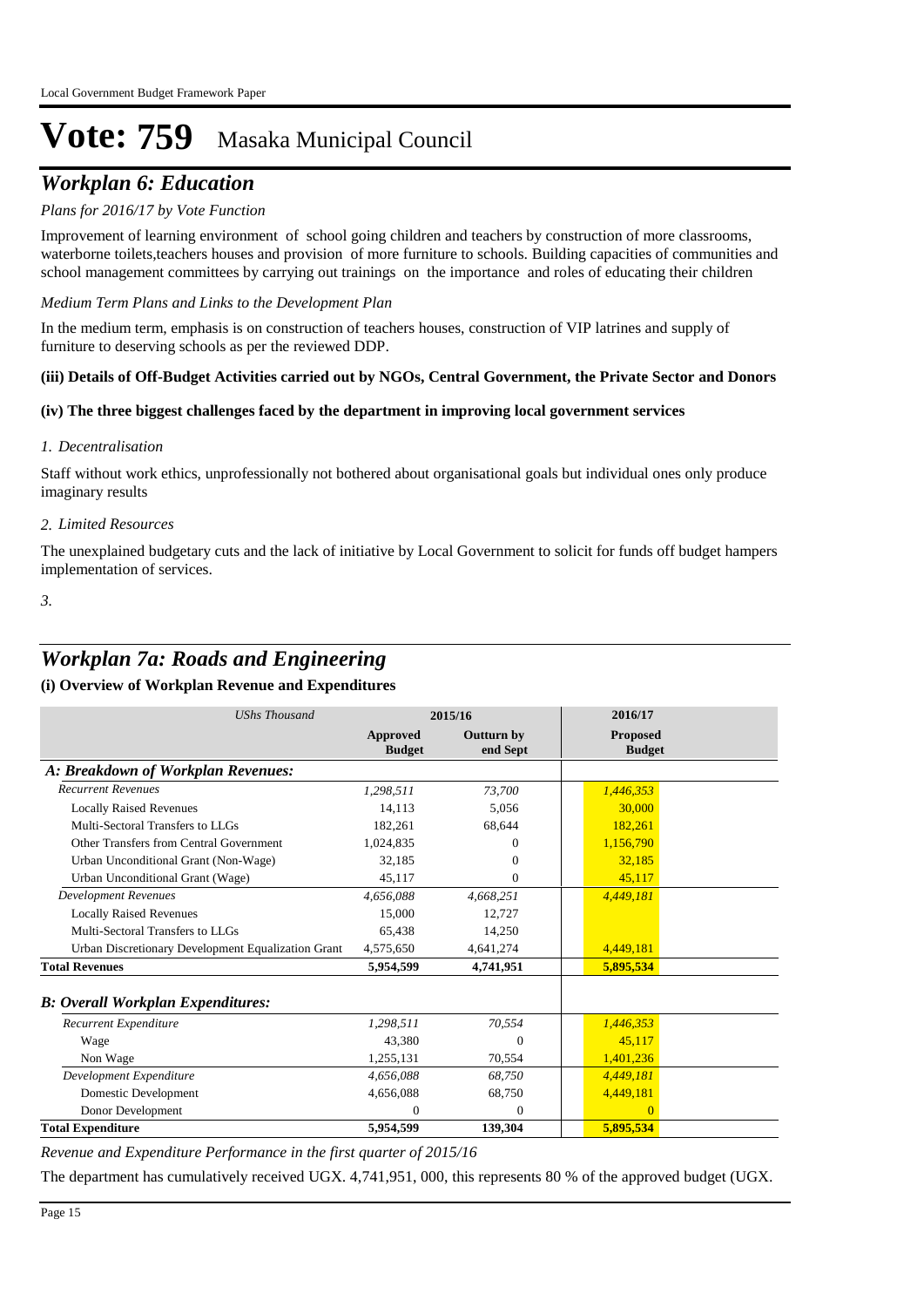## *Workplan 7a: Roads and Engineering*

5,954,599,000) for the department. However, of the funds received, the department has cumulatively spent UGX. 139,304,000 which is 2 % of the approved budget the wage . During first quarter, UGX 4,741,951,000 was received and UGX 139,304,000 was spent.

*Department Revenue and Expenditure Allocations Plans for 2016/17*

The departmental forecasts reduced by UGX.59,065,000 due to the USIMID funds which were rolled over from the previous financial year 2015/16 and the parameters used basing on the workplan of the department and the parameters set to share revenuesand key area of expenditure is basically on rehabilitation and maintenance of roads within CBD.

### **(ii) Summary of Past and Planned Workplan Outputs**

#### *Physical Performance in the first quarter of 2015/16*

The department managed to perform some activities during the quarter like,the Length of urban roads done is 4km ,gravelling and grading of sheik kintu road ,inspection of completed and on-going projects . submission of Road Fund reports to all line ministries, , grass clearing along drainage of Hill road, birch avenue, katwe road , completion of phase on circular road done,repairs of departmental vehicles done.

#### *Plans for 2016/17 by Vote Function*

The department is planning to to improve on the infrastructure within the CBD by Maintaining roads and pothole patching construction of roads.renovation of Buildings.

*Medium Term Plans and Links to the Development Plan*

he department is planning to to improve on the infrastructure within the central bussiness center by Maintaining roads and pothole patching construction of roads.renovation of Buildings.

### **(iii) Details of Off-Budget Activities carried out by NGOs, Central Government, the Private Sector and Donors**

#### **(iv) The three biggest challenges faced by the department in improving local government services**

#### *elay in execution of projects due to delay in procurement of service 1.*

When bills of quantities are prepared on time still the procurement process is long especially for works above 50 milion

#### *Repairs are done on roads which have outlived their life span 2.*

There is need for total rehabilitation of the Municipal roads.

*3.*

## *Workplan 7b: Water*

### **(i) Overview of Workplan Revenue and Expenditures**

*Revenue and Expenditure Performance in the first quarter of 2015/16*

*Department Revenue and Expenditure Allocations Plans for 2016/17*

### **(ii) Summary of Past and Planned Workplan Outputs**

*Physical Performance in the first quarter of 2015/16*

*Plans for 2016/17 by Vote Function*

*Medium Term Plans and Links to the Development Plan*

### **(iii) Details of Off-Budget Activities carried out by NGOs, Central Government, the Private Sector and Donors**

Page 16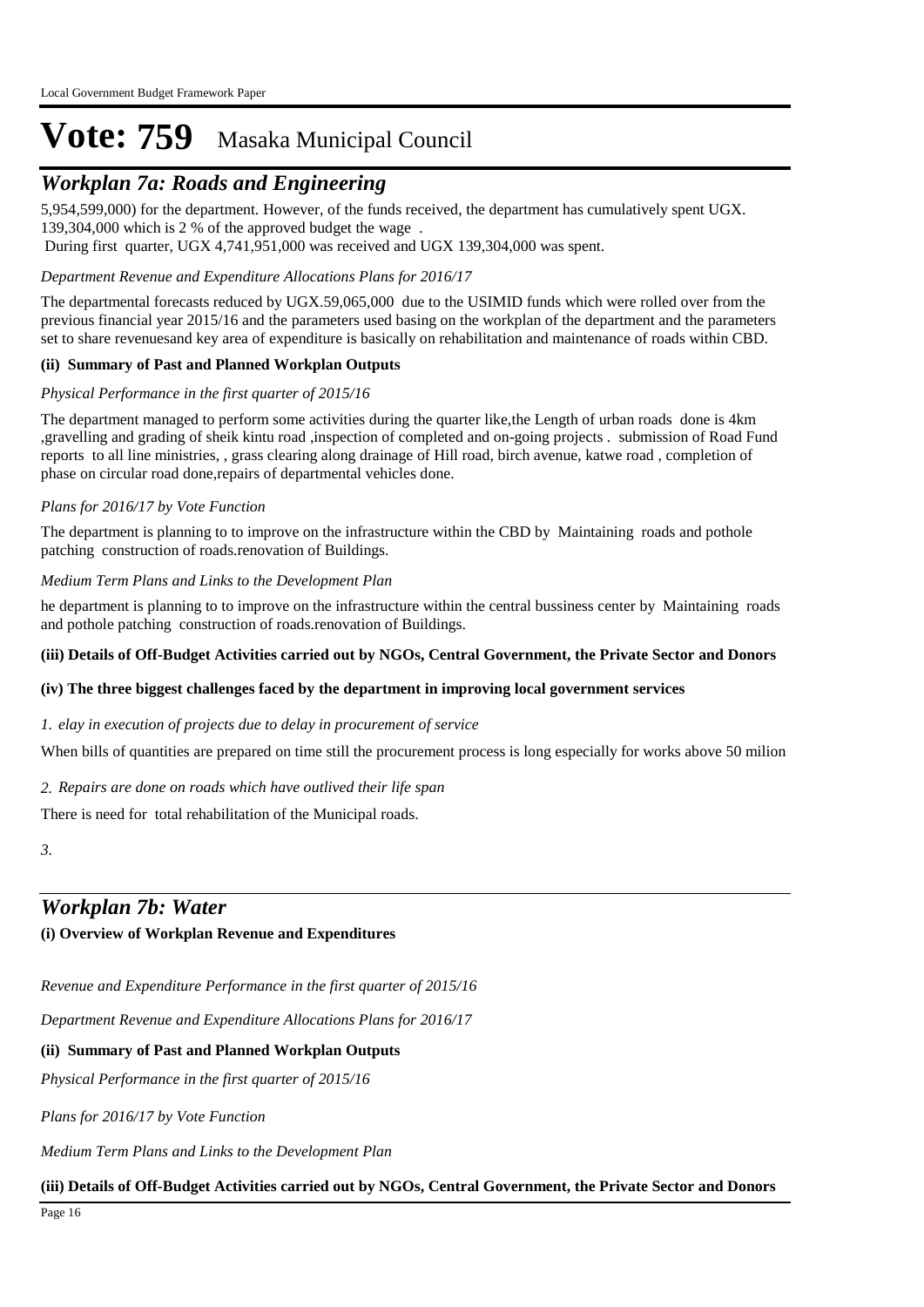## *Workplan 7b: Water*

**(iv) The three biggest challenges faced by the department in improving local government services**

*1.*

*2.*

*3.*

## *Workplan 8: Natural Resources*

#### **(i) Overview of Workplan Revenue and Expenditures**

| <b>UShs Thousand</b>                               |                           | 2015/16                | 2016/17                          |  |
|----------------------------------------------------|---------------------------|------------------------|----------------------------------|--|
|                                                    | Approved<br><b>Budget</b> | Outturn by<br>end Sept | <b>Proposed</b><br><b>Budget</b> |  |
| A: Breakdown of Workplan Revenues:                 |                           |                        |                                  |  |
| <b>Recurrent Revenues</b>                          | 146.304                   | 550                    | 146,320                          |  |
| <b>Locally Raised Revenues</b>                     | 54,712                    | 550                    | 54,712                           |  |
| Multi-Sectoral Transfers to LLGs                   | 63,895                    | 0                      | 63,895                           |  |
| Sector Conditional Grant (Non-Wage)                | $\Omega$                  | 0                      | 16                               |  |
| Urban Unconditional Grant (Non-Wage)               | 16,437                    | 0                      | 16,437                           |  |
| Urban Unconditional Grant (Wage)                   | 11,260                    | 0                      | 11,260                           |  |
| <b>Development Revenues</b>                        | 6.500                     | 0                      | $\Omega$                         |  |
| <b>Locally Raised Revenues</b>                     | 2,000                     | 0                      |                                  |  |
| Urban Discretionary Development Equalization Grant | 4,500                     | 0                      |                                  |  |
| <b>Total Revenues</b>                              | 152,804                   | 550                    | 146,320                          |  |
| <b>B: Overall Workplan Expenditures:</b>           |                           |                        |                                  |  |
| Recurrent Expenditure                              | 146,304                   | 550                    | 146,320                          |  |
| Wage                                               | 11,260                    | $\Omega$               | 11,260                           |  |
| Non Wage                                           | 135,044                   | 550                    | 135,060                          |  |
| Development Expenditure                            | 6,500                     | 0                      |                                  |  |
| Domestic Development                               | 6,500                     | $\mathbf{0}$           |                                  |  |
| Donor Development                                  | $\Omega$                  | $\mathbf{0}$           | $\Omega$                         |  |
| <b>Total Expenditure</b>                           | 152,804                   | 550                    | 146,320                          |  |

*Revenue and Expenditure Performance in the first quarter of 2015/16*

The department has cumulatively received UGX. 550,000, this represents 0 % of the approved budget (UGX. 152,804,000) for the department. However, of the funds received, the department has cumulatively spent UGX. 550.000 Which is 0 % of the approved budget.

During first quarter, UGX 550,000 was received and UGX 550,000 was spent.

#### *Department Revenue and Expenditure Allocations Plans for 2016/17*

The departmental forecasts reduced by UGX.6,484,000 due to the needs of the department and the set parameters by the Budget desk basing on the annual workplans of the departments whilesharing revenues key areas of expenditure will be on implementation of environmental action plan on the environment degradation.

#### **(ii) Summary of Past and Planned Workplan Outputs**

*Physical Performance in the first quarter of 2015/16*

During the quarter the environment implemented some activities like a workshop on the role and responsibilities of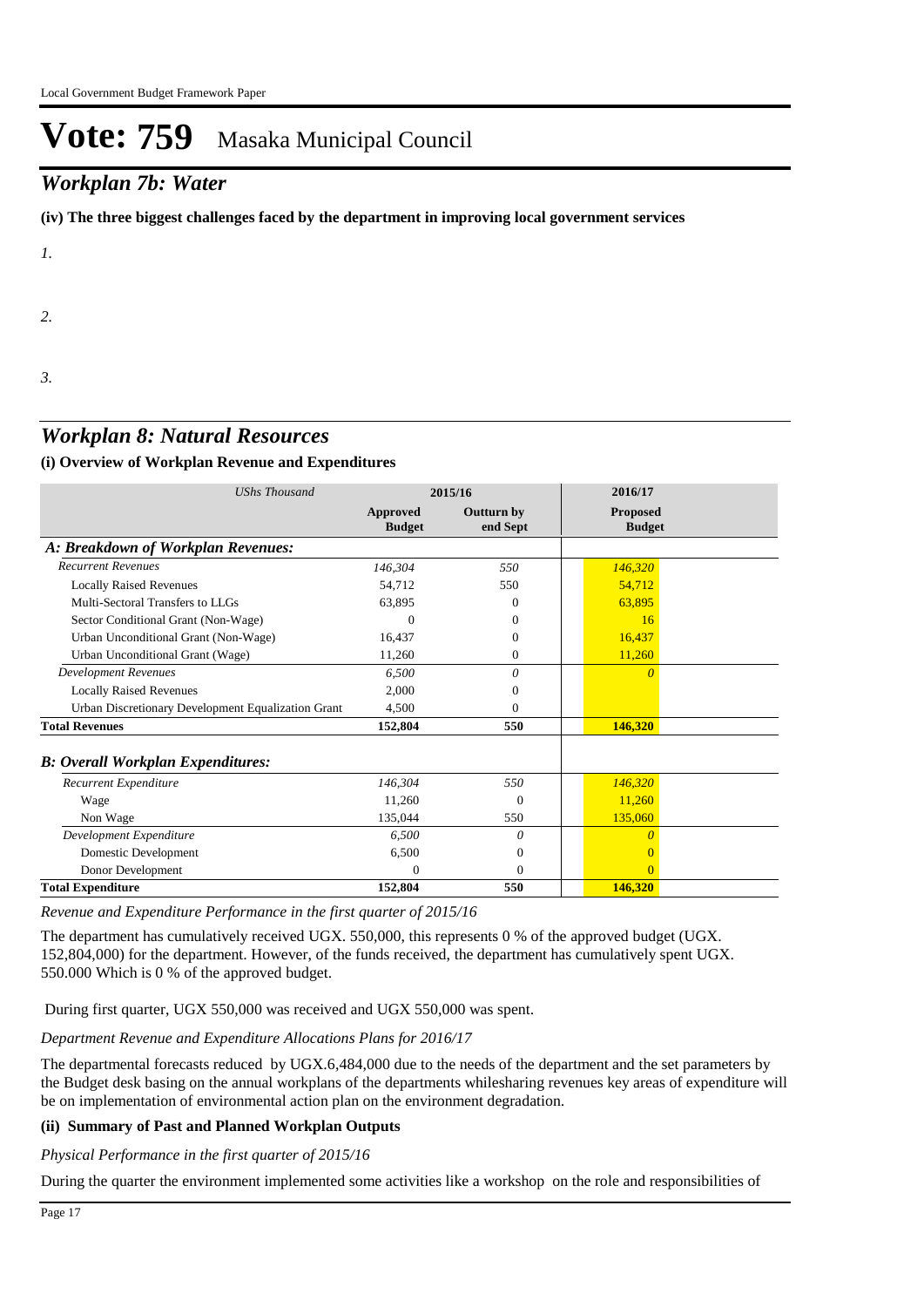## *Workplan 8: Natural Resources*

councilors in environmental management and a community sensitisation on wetland management targeting residents near kitenga/kayirikiti wetland , the number of monitoring and compliance surveys undertaken are one .3751 trees were planted in schools within Masaka Municipality, wetland action plan and regulations developed,project screening,a proposal entitled community empowerment

### *Plans for 2016/17 by Vote Function*

The department is expected to improve the Municipality by restoring of wetlands,monitoring enviromental compliance,enforcing implementation of National and Municipal environment action plan and report on the environment degredation.

#### *Medium Term Plans and Links to the Development Plan*

All projects implemented in compliance with environmental laws and guidelines, wetlands utillised sustainably and an Environmentaly friendly Masaka Municipal council

#### **(iii) Details of Off-Budget Activities carried out by NGOs, Central Government, the Private Sector and Donors**

#### **(iv) The three biggest challenges faced by the department in improving local government services**

#### *Rampant enchronchment on wetland such as putting up Illegal structure 1.*

Limited funds to remove the enchrochers.

#### *Urban Grazing 2.*

The animals that loiter around town have destroyed the green scenery,planting treees in town has really become a challenge.

*3.*

# *Workplan 9: Community Based Services*

### **(i) Overview of Workplan Revenue and Expenditures**

| <b>UShs Thousand</b>                               | 2015/16                   |                               | 2016/17                          |  |
|----------------------------------------------------|---------------------------|-------------------------------|----------------------------------|--|
|                                                    | Approved<br><b>Budget</b> | <b>Outturn by</b><br>end Sept | <b>Proposed</b><br><b>Budget</b> |  |
| A: Breakdown of Workplan Revenues:                 |                           |                               |                                  |  |
| <b>Recurrent Revenues</b>                          | 330,837                   | 18,656                        | 283,484                          |  |
| <b>Locally Raised Revenues</b>                     | 45,616                    | 11,437                        |                                  |  |
| Multi-Sectoral Transfers to LLGs                   | 37,968                    | 0                             | 37,968                           |  |
| Other Transfers from Central Government            | 180,000                   | $\Omega$                      | 180,000                          |  |
| Sector Conditional Grant (Non-Wage)                | 26,526                    | 7,219                         | 24,789                           |  |
| Urban Unconditional Grant (Non-Wage)               | 12,796                    | $^{(1)}$                      | 12,796                           |  |
| Urban Unconditional Grant (Wage)                   | 27,931                    | $\Omega$                      | 27,931                           |  |
| <b>Development Revenues</b>                        | 46,413                    | 55                            | $\Omega$                         |  |
| <b>Locally Raised Revenues</b>                     | 10,000                    | 55                            |                                  |  |
| Multi-Sectoral Transfers to LLGs                   | 29,413                    | $\Omega$                      |                                  |  |
| Urban Discretionary Development Equalization Grant | 7.000                     | $\mathbf{0}$                  |                                  |  |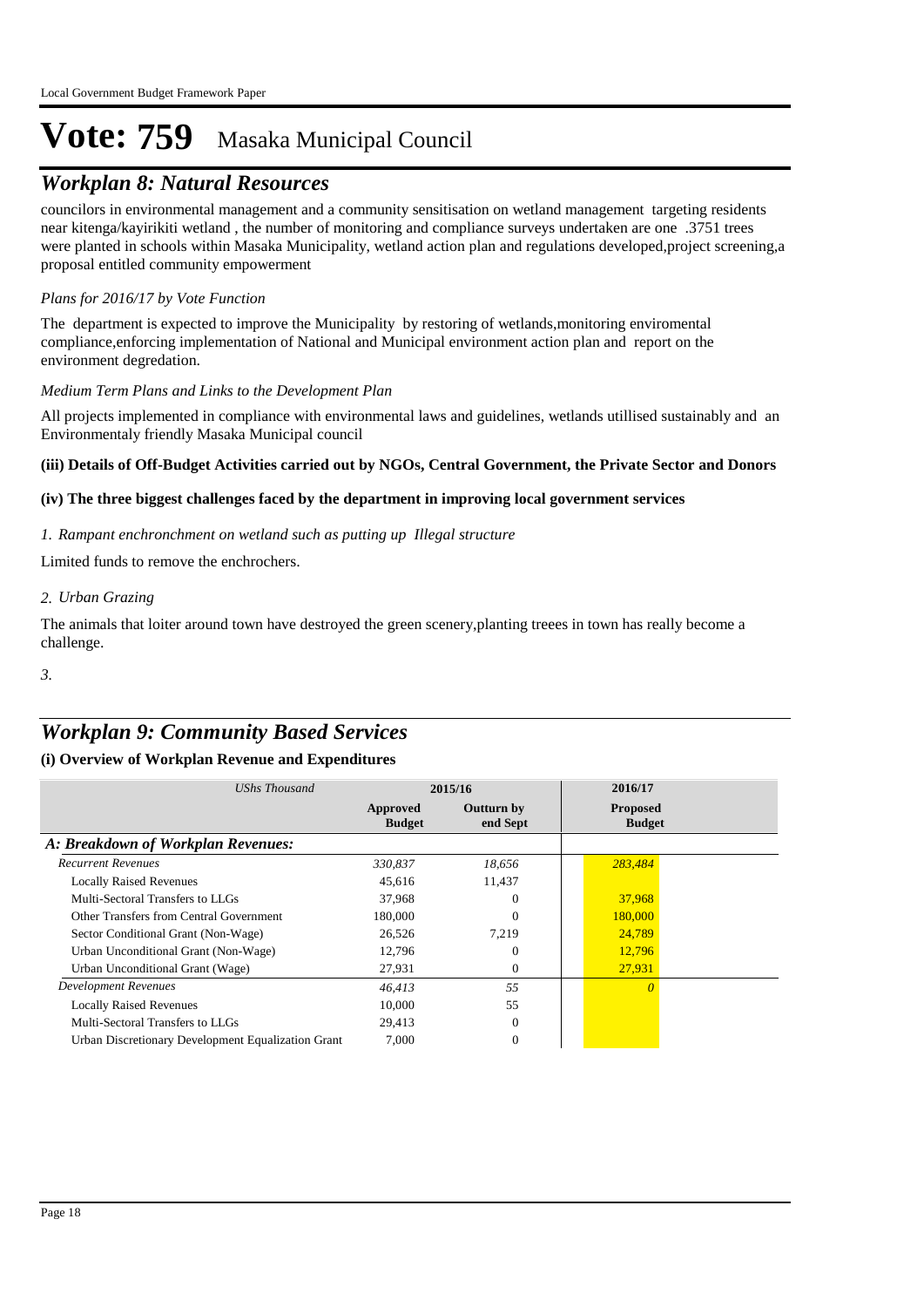## *Workplan 9: Community Based Services*

| <b>UShs Thousand</b>                     |                           | 2015/16                       |                                  |  |
|------------------------------------------|---------------------------|-------------------------------|----------------------------------|--|
|                                          | Approved<br><b>Budget</b> | <b>Outturn by</b><br>end Sept | <b>Proposed</b><br><b>Budget</b> |  |
| <b>Total Revenues</b>                    | 377,250                   | 18,711                        | 283,484                          |  |
| <b>B: Overall Workplan Expenditures:</b> |                           |                               |                                  |  |
| Recurrent Expenditure                    | 330,837                   | 15.924                        | 283,484                          |  |
| Wage                                     | 27,931                    | $\Omega$                      | 27,931                           |  |
| Non Wage                                 | 302,906                   | 15,924                        | 255,553                          |  |
| Development Expenditure                  | 46,413                    | $\theta$                      | 0                                |  |
| Domestic Development                     | 46,413                    | $\mathbf{0}$                  | $\Omega$                         |  |
| Donor Development                        | $\Omega$                  | $\Omega$                      | $\Omega$                         |  |
| <b>Total Expenditure</b>                 | 377,250                   | 15,924                        | 283,484                          |  |

#### *Revenue and Expenditure Performance in the first quarter of 2015/16*

The department has cumulatively received UGX. 18,711, 000, this represents 5 % of the approved budget (UGX. 377,250,000) for the department. However, of the funds received, the department has cumulatively spent UGX. 15,924,000 which is 4% of the approved budget.

However during the quarter the department received UGX.18,711,000 and spent UGX.15,924,000.

#### *Department Revenue and Expenditure Allocations Plans for 2016/17*

The departmental forecast reduced by UGX.93,766,000 due to the needs of the department basing on the set parameters while sharing revenues to department basing on the annual workplan and the key areas of expenditure will be on implementation of Municipal HIV strategic plan and supporting gender issues.

#### **(ii) Summary of Past and Planned Workplan Outputs**

#### *Physical Performance in the first quarter of 2015/16*

Under the department the number of activities which were implemented are number of children settled are 50 out of 49 ,FAL learners trained were 250 out of 300 among the activities carried out are Appraisal of projects and meetings for PWDS , monitoring of 250 FAL classes, dissmination and supply of FAL materials, payment of FAL instructors , Youth day celebrations held , submission of community reports to all line ministries . Apprasing CDD groups and disburshment of CDD funds to benefirary g

#### *Plans for 2016/17 by Vote Function*

 Supporting gender issues by training, needs assesment, skills enhancement ,mobi lising and sensitising vulnerable groups to benefit from government programmes, production of the Municipal HIV strategic plan, support of Orphans & other vulnerable children. Provision of library services to the general public. .

#### *Medium Term Plans and Links to the Development Plan*

Issues of gender ,vulnerable groups are being addressed and implemented and linked to the development plan such as identifying gender issues,addressing gender issues,skills enhancement to vulnerable groups,procurement of office and IT Equipment,procurement of office furniture (office chair and table).

#### **(iii) Details of Off-Budget Activities carried out by NGOs, Central Government, the Private Sector and Donors**

#### **(iv) The three biggest challenges faced by the department in improving local government services**

#### *Department under staffed. 1.*

Two more staff needed in the department to handle gender and community issues at the Divisions

*2.*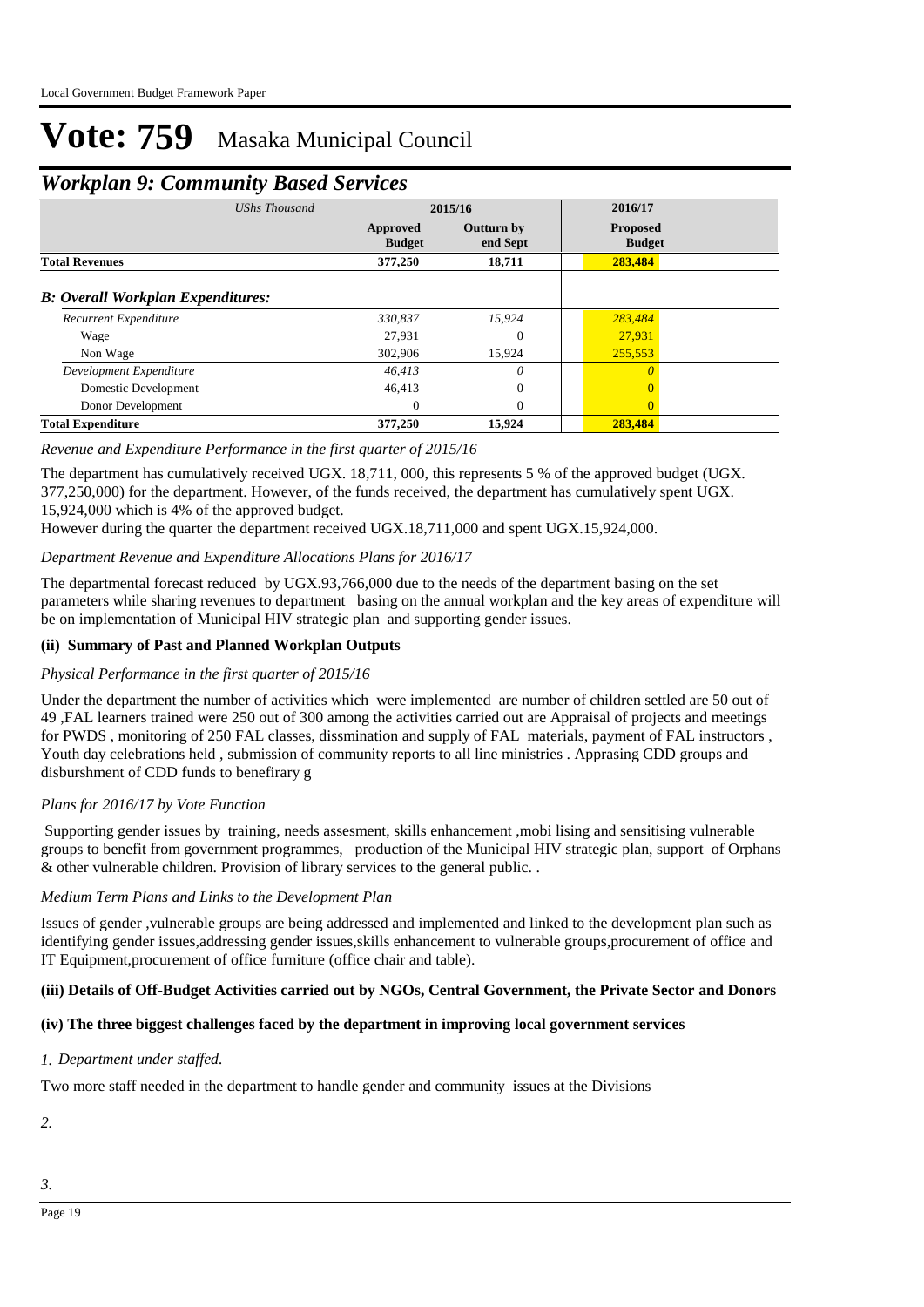# *Workplan 9: Community Based Services*

## *Workplan 10: Planning*

### **(i) Overview of Workplan Revenue and Expenditures**

| <b>UShs Thousand</b>                               | 2015/16                   |                               | 2016/17                          |  |
|----------------------------------------------------|---------------------------|-------------------------------|----------------------------------|--|
|                                                    | Approved<br><b>Budget</b> | <b>Outturn by</b><br>end Sept | <b>Proposed</b><br><b>Budget</b> |  |
| A: Breakdown of Workplan Revenues:                 |                           |                               |                                  |  |
| <b>Recurrent Revenues</b>                          | 74,373                    | 6,116                         | 64,728                           |  |
| <b>Locally Raised Revenues</b>                     | 37,231                    | 2,800                         | 37,231                           |  |
| Support Services Conditional Grant (Non-Wage)      | 9,645                     | 3,316                         |                                  |  |
| Urban Unconditional Grant (Non-Wage)               | 16,237                    | 0                             | 16,237                           |  |
| Urban Unconditional Grant (Wage)                   | 11,260                    | 0                             | 11,260                           |  |
| <b>Development Revenues</b>                        | 20,602                    | 4,282                         | $\Omega$                         |  |
| <b>Locally Raised Revenues</b>                     | 10,000                    | 0                             |                                  |  |
| Urban Discretionary Development Equalization Grant | 10,602                    | 4,282                         |                                  |  |
| <b>Total Revenues</b>                              | 94,975                    | 10,398                        | 64,728                           |  |
| <b>B: Overall Workplan Expenditures:</b>           |                           |                               |                                  |  |
| Recurrent Expenditure                              | 74,373                    | 6,116                         | 64,728                           |  |
| Wage                                               | 11,260                    | $\Omega$                      | 11,260                           |  |
| Non Wage                                           | 63,113                    | 6,116                         | 53,468                           |  |
| Development Expenditure                            | 20,602                    | 4,282                         | $\Omega$                         |  |
| Domestic Development                               | 20,602                    | 4,282                         | $\Omega$                         |  |
| Donor Development                                  | 0                         | $\Omega$                      | $\Omega$                         |  |
| <b>Total Expenditure</b>                           | 94,975                    | 10,398                        | 64,728                           |  |

*Revenue and Expenditure Performance in the first quarter of 2015/16*

The department has cumulatively received UGX. 10,398, 000, this represents 11 % of the approved budget (UGX.94,975,000) for the department. However, of the funds received, the department has cumulatively spent UGX. 10,398,000 which is 11 % of the approved budget.

During first quarter, UGX 10,398,000 was received and UGX 10,398,000 was spent..

#### *Department Revenue and Expenditure Allocations Plans for 2016/17*

The departmental forecast increased by UGX.30,247,000 due to the needs of the department and the parameters used when sharing revenue basing on the workplans of the department ,the key expenditurers will be on developing and implementation of 5- yeardevelopment plan and monitoring of projects and departments by use of score card.

#### **(ii) Summary of Past and Planned Workplan Outputs**

#### *Physical Performance in the first quarter of 2015/16*

The department has one qualified staff ,Minutes of TPC meetings held are available and minutes of council meetings with relevant resolutions are two .Among the key activities within the department are Production of quarterly LGMSDP reports which were compiled and submitted to relevant offices , monitoring and evaluation of pipeline, on-going and implemented projects under LDG done

#### *Plans for 2016/17 by Vote Function*

Outputs will be in form of data and reports to guide future planning. Emphasis will be put on capacity enhancement for data management in all departments including collection, compilation, analysis, reporting and appropriate utilisation. TPC will be facilitated under PAF for better Planning and follow up. At least a TPC meeting will be held every month and quarterly monitoring done, Co-funding for Municipal LDG done and Rolling of the 5-year development plan to a new period 2015/16-2019/2020 .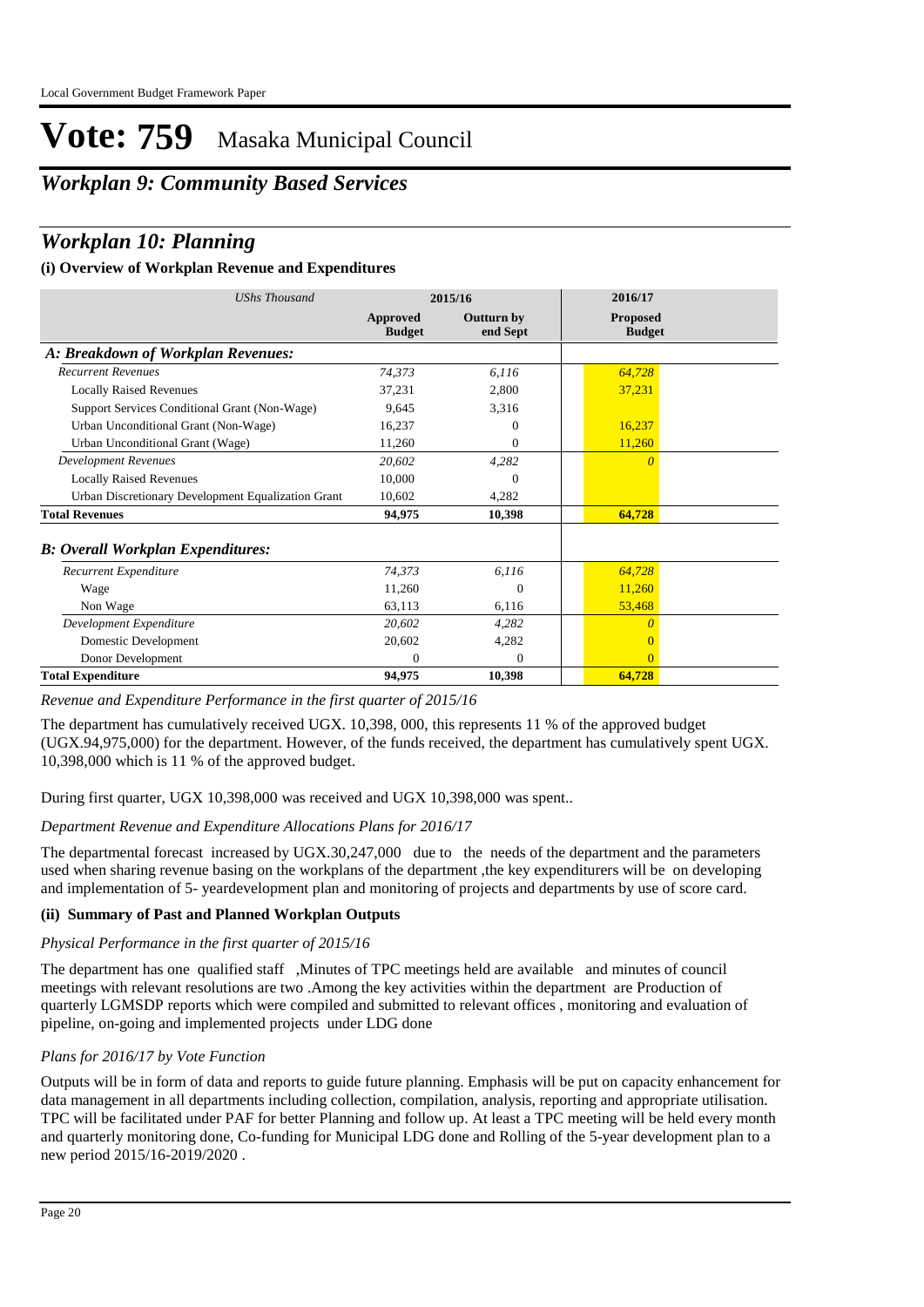## *Workplan 10: Planning*

### *Medium Term Plans and Links to the Development Plan*

In the medium term, greater efforts towards developing a strong data bank will be pursued. Annual Statistical Abstracts will be produced with technical support from UBOS to enable establishment of trends resulting from implementation of different programmes in different sectors and enabling comparability both internally and externally. Monitoring of the reviewed 5-yr municipal development plan implementation will also be enhanced. All the above align well with the intentions and strategies of th

#### **(iii) Details of Off-Budget Activities carried out by NGOs, Central Government, the Private Sector and Donors**

No off budget activities yet known due to lack of donors for the Planning Unit.

#### **(iv) The three biggest challenges faced by the department in improving local government services**

#### *Lack of data:Poor response in birth and deaths registration and in CIS 1.*

This makes study of key government programme impacts and trends difficult. It's due to negative attitudes among the populace and lacking political will to mobilise communities positively.

#### *Staff structure constraint 2.*

This allows for only one staff in Planning Unit- The Senior Planner. This leads to work without rest since there is none to delegate to and oftentimes leaving out some planning responsibilities due to overload

*3.*

## *Workplan 11: Internal Audit*

#### **(i) Overview of Workplan Revenue and Expenditures**

| UShs Thousand                            | 2015/16                   |                               | 2016/17                          |  |
|------------------------------------------|---------------------------|-------------------------------|----------------------------------|--|
|                                          | Approved<br><b>Budget</b> | <b>Outturn by</b><br>end Sept | <b>Proposed</b><br><b>Budget</b> |  |
| A: Breakdown of Workplan Revenues:       |                           |                               |                                  |  |
| <b>Recurrent Revenues</b>                | 163,485                   | 9,170                         | 163,485                          |  |
| <b>Locally Raised Revenues</b>           | 123,231                   | 9,170                         | 123,231                          |  |
| Urban Unconditional Grant (Non-Wage)     | 6,437                     | $\Omega$                      | 6,437                            |  |
| Urban Unconditional Grant (Wage)         | 33,817                    | $\mathbf{0}$                  | 33,817                           |  |
| <b>Total Revenues</b>                    | 163,485                   | 9,170                         | 163,485                          |  |
| <b>B: Overall Workplan Expenditures:</b> |                           |                               |                                  |  |
| Recurrent Expenditure                    | 163,485                   | 9,166                         | 163,485                          |  |
| Wage                                     | 33,817                    | $\Omega$                      | 33,817                           |  |
| Non Wage                                 | 129,668                   | 9,166                         | 129,668                          |  |
| Development Expenditure                  | 0                         | $\theta$                      |                                  |  |
| Domestic Development                     | 0                         | $\Omega$                      |                                  |  |
| Donor Development                        | 0                         | $\Omega$                      | $\Omega$                         |  |
| <b>Total Expenditure</b>                 | 163,485                   | 9,166                         | 163,485                          |  |

*Revenue and Expenditure Performance in the first quarter of 2015/16*

The department has cumulatively received UGX. 9,170, 000, this represents 6 % of the approved budget (UGX.163,485,000) for the department. However, of the funds received, the department has cumulatively spent UGX. 9,166,000 which is 6 % of the approved budget.

During first quarter, UGX 9,170,000 was received and UGX 9,166,000 was spent.

*Department Revenue and Expenditure Allocations Plans for 2016/17*

The expected forecast has remained at par due to the parameters used while sharing revenues among the higher